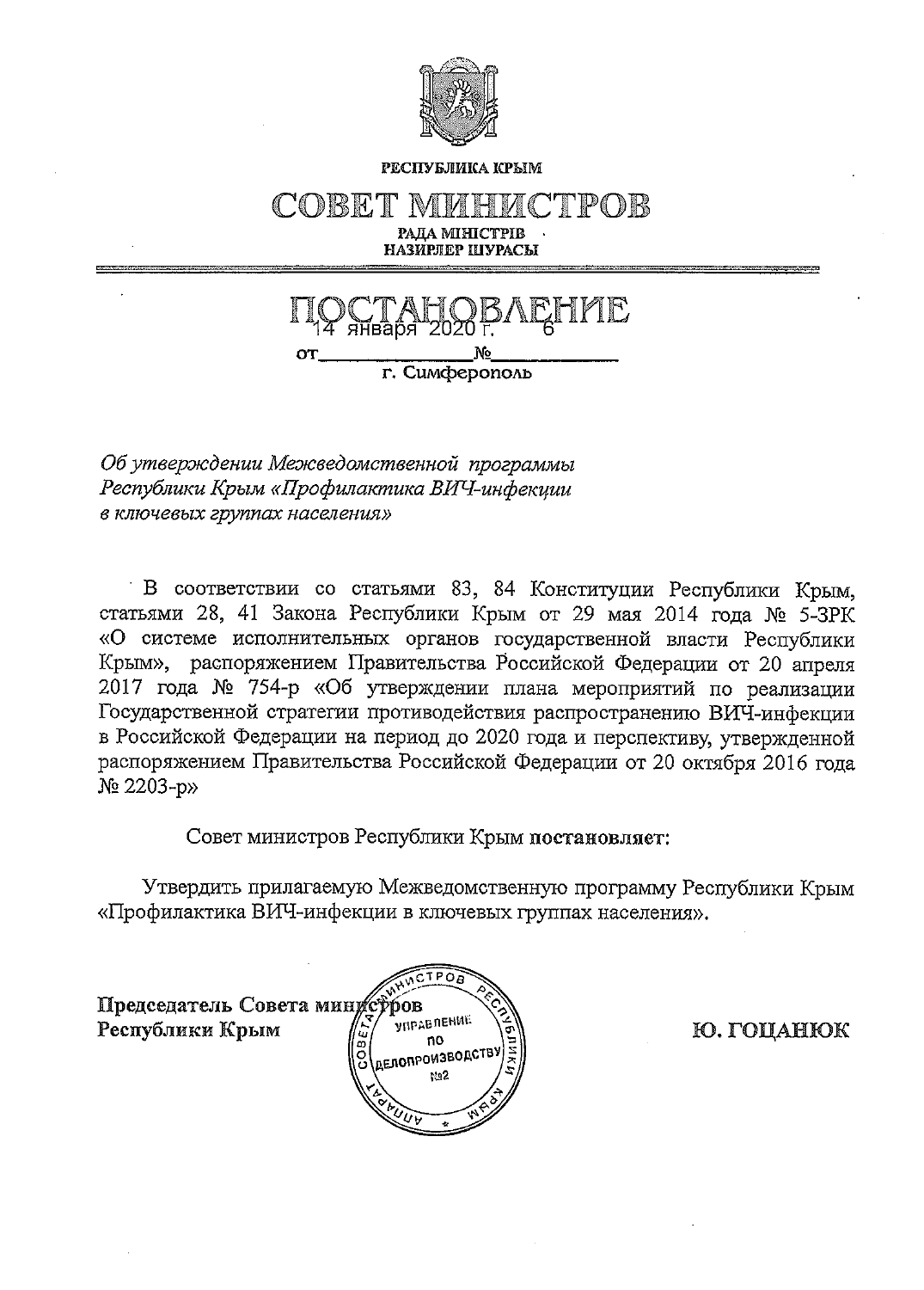Приложение к постановлению Совета министров Республики Крым<br>от «<u>14», eubaful</u> 2019 года № 6

# Межведомственная программа Республики Крым «Профилактика ВИЧ-инфекции в ключевых группах населения»

## Hacnopr

# Межведомственной программы Республики Крым «Профилактика ВИЧ-инфекции в ключевых группах населения»

| Наименование  | Межведомственная<br>Республики<br>программа                  |  |  |  |  |  |  |  |  |  |  |
|---------------|--------------------------------------------------------------|--|--|--|--|--|--|--|--|--|--|
|               | Крым                                                         |  |  |  |  |  |  |  |  |  |  |
| Программы     | «Профилактика ВИЧ-инфекции в<br>ключевых<br>группах          |  |  |  |  |  |  |  |  |  |  |
|               | населения» (далее - Программа)                               |  |  |  |  |  |  |  |  |  |  |
| Основание для | Распоряжение Правительства Российской Федерации<br><b>OT</b> |  |  |  |  |  |  |  |  |  |  |
| разработки    | 20 апреля 2017 года № 754-р «Об утверждении плана            |  |  |  |  |  |  |  |  |  |  |
| Программы     | мероприятий по реализации Государственной стратегии          |  |  |  |  |  |  |  |  |  |  |
|               | противодействия распространению ВИЧ-инфекции<br>B            |  |  |  |  |  |  |  |  |  |  |
|               | Российской Федерации на период до<br>2020 года<br>И          |  |  |  |  |  |  |  |  |  |  |
|               | перспективу, утвержденной распоряжением Правительства        |  |  |  |  |  |  |  |  |  |  |
|               | Российской Федерации от 20 октября 2016 года № 2203-р»       |  |  |  |  |  |  |  |  |  |  |
| Разработчик   | Министерство здравоохранения Республики Крым                 |  |  |  |  |  |  |  |  |  |  |
| Программы     |                                                              |  |  |  |  |  |  |  |  |  |  |
|               |                                                              |  |  |  |  |  |  |  |  |  |  |
| Цели и задачи | <u>Цели:</u>                                                 |  |  |  |  |  |  |  |  |  |  |
|               | снижение распространения ВИЧ-инфекции<br>на                  |  |  |  |  |  |  |  |  |  |  |
|               | территориях<br>заражения<br>ВИЧ-<br>повышенного риска        |  |  |  |  |  |  |  |  |  |  |
|               | инфекцией;                                                   |  |  |  |  |  |  |  |  |  |  |
|               | снижение распространения ВИЧ-инфекции<br>среди               |  |  |  |  |  |  |  |  |  |  |
|               | представителей ключевых групп населения.                     |  |  |  |  |  |  |  |  |  |  |
|               | <u>Задачи:</u>                                               |  |  |  |  |  |  |  |  |  |  |
|               | внедрение эффективных программ по профилактике               |  |  |  |  |  |  |  |  |  |  |
|               | ВИЧ-инфекции, в том числе с привлечением<br>${\bf K}$<br>их  |  |  |  |  |  |  |  |  |  |  |
|               | реализации социально ориентированных некоммерческих          |  |  |  |  |  |  |  |  |  |  |
|               | организаций (далее - СО НКО);                                |  |  |  |  |  |  |  |  |  |  |
|               | - обеспечение качественной и эффективной диагностики         |  |  |  |  |  |  |  |  |  |  |
|               |                                                              |  |  |  |  |  |  |  |  |  |  |
|               | и мониторинга лечения ВИЧ-инфекции;                          |  |  |  |  |  |  |  |  |  |  |
|               | ВИЧ-инфицированных<br>обеспечение<br>ЛИЦ                     |  |  |  |  |  |  |  |  |  |  |
|               | антиретровирусными лекарственными препаратами                |  |  |  |  |  |  |  |  |  |  |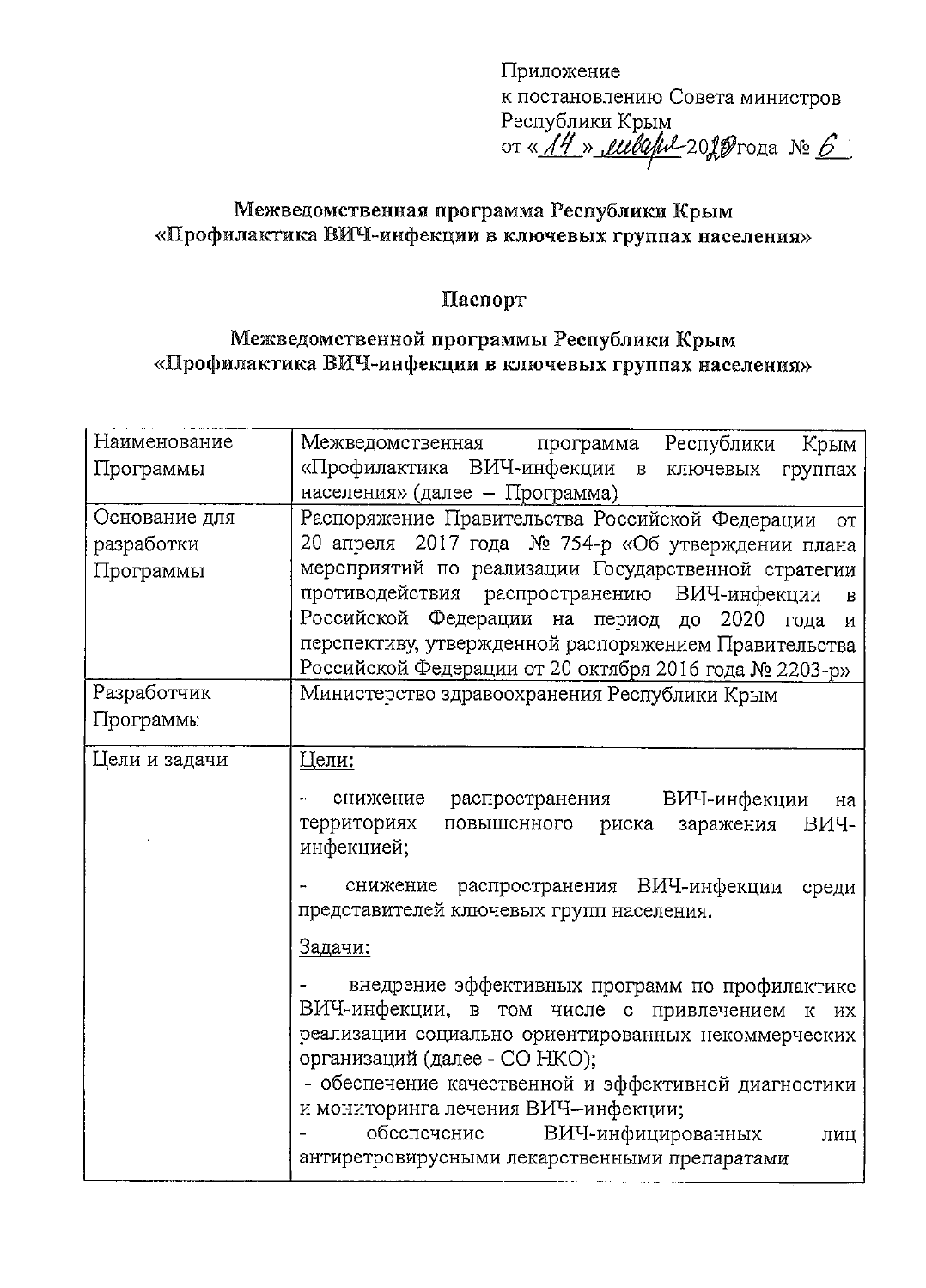| Срок реализации<br>Программы                         | 2020-2022 годы                                                                                                                                                                                                                                                                                                                                                                                              |
|------------------------------------------------------|-------------------------------------------------------------------------------------------------------------------------------------------------------------------------------------------------------------------------------------------------------------------------------------------------------------------------------------------------------------------------------------------------------------|
| Исполнители<br>Программы                             | Республики<br>Министерство здравоохранения<br>Крым;<br>Министерство труда и социальной защиты Республики<br>Крым;<br>Министерство внутренней политики, информации и связи<br>Республики Крым;<br>Министерство образования,<br>науки<br>и<br>молодежи<br>Республики Крым;<br>ГБУЗ РК «Центр профилактики и борьбы со СПИДом»;<br>«Крымский научно-практический<br>ГБУЗ РК<br>центр<br>наркологии»;<br>CO HKO |
| Финансовое<br>обеспечение<br>реализации<br>программы | Проект не требует выделения дополнительных средств из<br>бюджета Республики Крым и обеспечивается за счет<br>средств, предусмотренных в Законе Республики Крым от<br>ноября 2019 года №19-ЗРК/2019<br>«O<br>бюджете<br>28<br>Республики Крым на 2020 год и на плановый период<br>2021 и 2022 годов»                                                                                                         |

## 1. Характеристика эпидемиологической обстановки по ВИЧ-инфекции в Республике Крым и обоснование необходимости ее решения программными методами

В настоящее время в Республике Крым эпидемиологическая обстановка по ВИЧ-инфекции остается напряженной, продолжается распространение иммунодефицита человека среди населения  $\overline{\mathbf{M}}$ увеличение вируса инфицированных. КУМУЛЯТИВНОГО Максимальная интенсивность числа ВИЧ-инфекции процесса отмечается среди эпидемиологического представителей ключевых групп населения - инъекционных потребителей психоактивных веществ (далее - ПАВ), мужчин, практикующих секс с мужчинами (далее - МСМ), сексуальных работников (далее - СР), граждан, относящихся к специальному контингенту Федеральной службы исполнения наказаний, лиц без определенного места жительства.

Республика Крым сохраняет статус региона с высоким уровнем распространенности заболеваемости ВИЧ-инфекцией и достаточно высоким уровнем смертности, показатели представлены в таблицах 1-3.

ुं क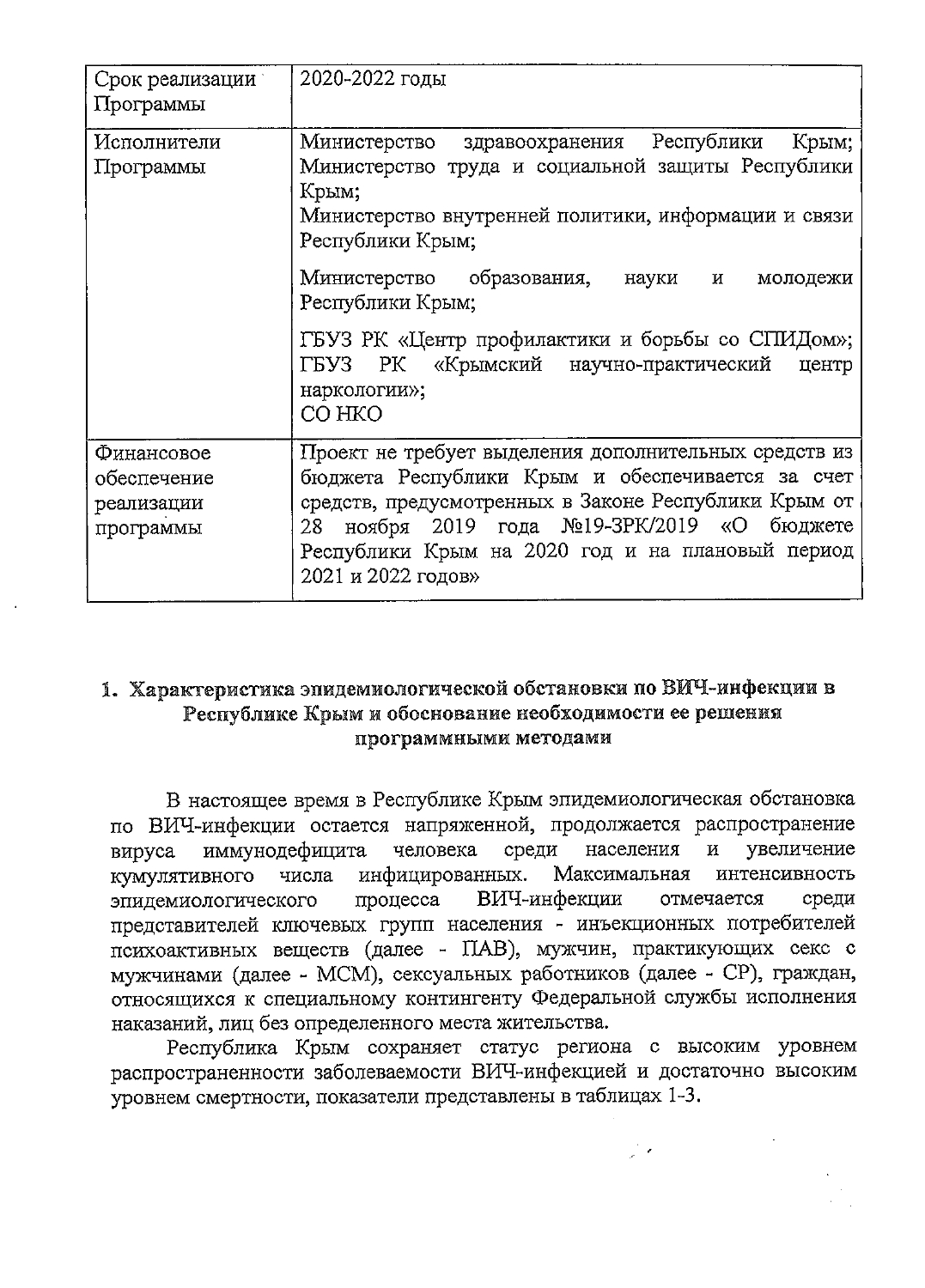#### Показатель распространенности ВИЧ-инфекции в Республике Крым

|                                                                                                           |            |            | таолица ј       |
|-----------------------------------------------------------------------------------------------------------|------------|------------|-----------------|
| Наименование показателя                                                                                   | $2017$ год | $2018$ год | на 01.11.2019г. |
| Пораженность ВИЧ-инфекцией<br>населения на территории<br>Республики Крым (на 100 тыс.<br>населения)       | 744.2      | 742.4      | 756,8           |
| Пораженность ВИЧ- инфекцией<br>населения на территории<br>Российской Федерации<br>(на 100 тыс. населения) |            |            | 722,5           |

## Показатель заболеваемости ВИЧ-инфекцией населения в Республике Крым

|                                |            |            | Таблица 2       |
|--------------------------------|------------|------------|-----------------|
| Наименование показателя        | $2017$ год | $2018$ год | на 01.11.2019г. |
| Заболеваемость ВИЧ-инфекцией   |            |            |                 |
| в Республике Крым (на 100 тыс. | 52,6       | 51,2       | 46,4            |
| населения)                     |            |            |                 |
| Заболеваемость ВИЧ-инфекцией   |            |            |                 |
| в Российской Федерации         |            |            | 53,8            |
| (на 100 тыс. населения)        |            |            |                 |

#### Показатель смертности от ВИЧ - инфекции населения в Республике Крым

Таблина 3

 $T_0$  $\sigma$  with  $1$ 

|                                                                                    |            |            | ----------       |
|------------------------------------------------------------------------------------|------------|------------|------------------|
| Наименование показателя                                                            | $2017$ год | $2018$ год | Ha 01.11. 2019r. |
| Смертность больных ВИЧ -<br>инфекцией в Республике Крым<br>(на 100 тыс. населения) | 20,7       | 29,3       | 25.52            |

За 2018 год количество обследованного на ВИЧ-инфекцию населения составило 25,25 %, за 9 месяцев 2019 года - 20 %.

Повышению охвата ключевых групп и в целом населения Республики Крым скринингом на ВИЧ-инфекцию способствует открытие аутрич-офисов и кабинетов низкопорогового доступа, а также организация работы мобильного пункта первую очередь административных  $\mathbf{B}$ на территориях, характеризующихся высокой пораженностью ВИЧ-инфекцией.

В целях повышения приверженности лиц из ключевых групп населения тестированию ВИЧ-инфекцию наиболее на эффективно использовать (буккальные) безинвазивные экспресс-тесты, выдавать обследуемым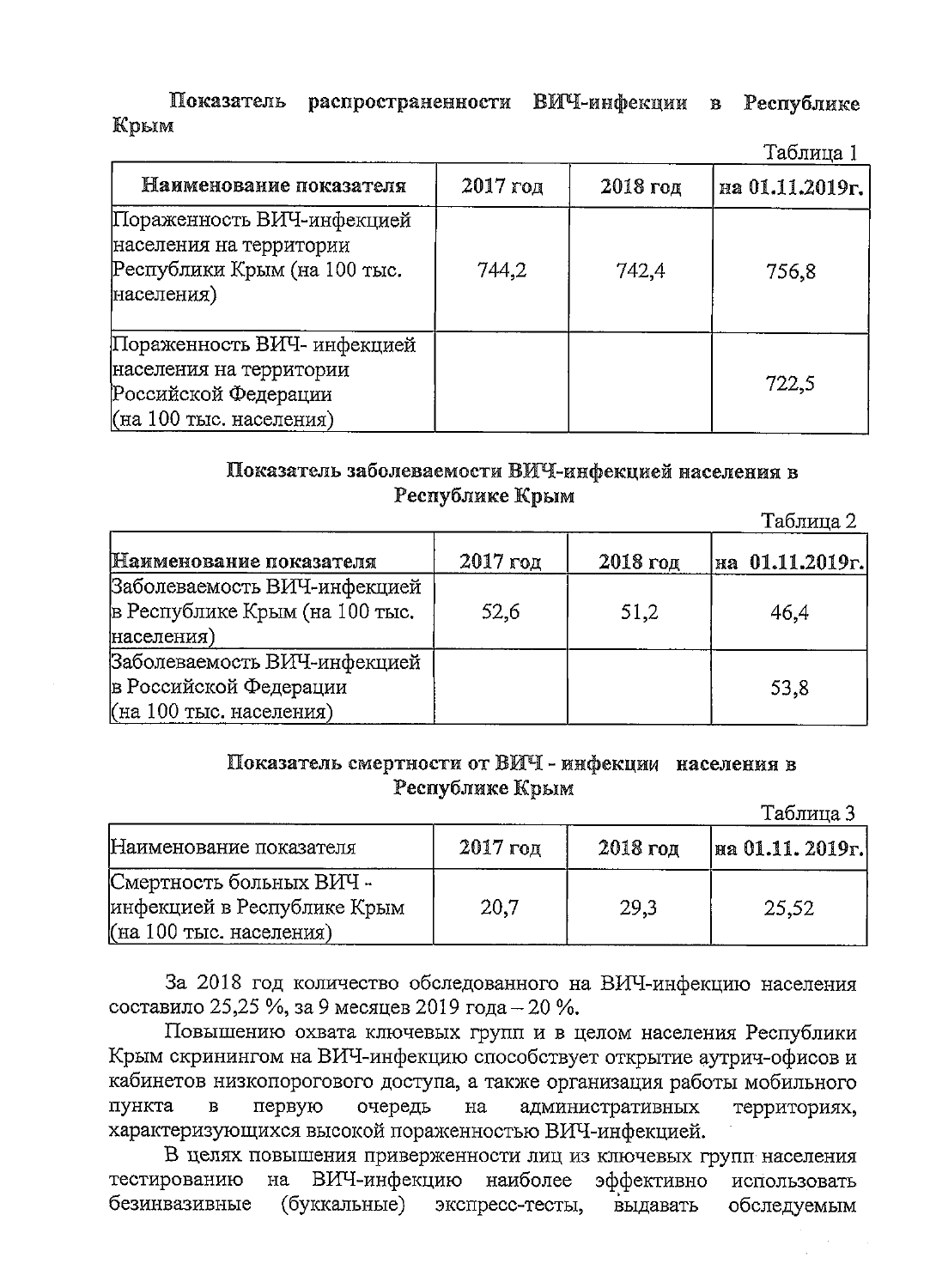мотивационные пакеты.

 $\Gamma$ Io данным персонифицированного учета на 01.09.2019 года зарегистрировано 14449 случаев заболеваний ВИЧ-инфекцией жителей Республики Крым.

Максимальное число новых случаев ВИЧ-инфекции в 2019 году, как и ранее было выявлено в г. Симферополе (157), Джанкое и Джанкойском районе (63), Красноперекопске и Красноперекопском районе (29), Армянске (13). Вышеуказанные территории для Республики Крым являются территориями повышенного риска инфицирования ВИЧ-инфекцией.

Наиболее значимый среди населения Республики Крым является половой путь распространения ВИЧ-инфекции (76%). С наибольшей степенью риска инфицирования ВИЧ-инфекцией при сексуальных контактах - мужчины, практикующие секс с мужчинами, и сексуальные работники.

На инъекционный путь инфицирования (инъекционные потребители психоактивных веществ) приходится 20,42% заражения ВИЧ - инфекцией.

За 10 месяцев 2019 года передача ВИЧ-инфекции от матери к ребенку составляет менее 2 % от общего числа рожденных детей ВИЧинфицированными матерями. Однако остается актуальной проблемой наличие беременных женщин, имеющих иностранное гражданство, так как порядок обеспечения их антиретровирусной терапией для проведения профилактики вертикальной трансмиссии ВИЧ-инфекции от матери к ребенку нормативно не определен, что увеличивает риск рождения ВИЧ- инфицированных детей.

За истекший период 2019 года доля лиц, подвергшихся риску заражения ВИЧ-инфекцией и получивших превентивную химиопрофилактику от общего числа лиц, подвергшихся риску заражения ВИЧ-инфекцией, составила 98%.

Контроль за эпидемиологической ситуацией осложняется недостатком сведений о числе представителей отдельных ключевых групп на территории скринингом  $<sub>Ha</sub>$ </sub> ВИЧ-инфекцию. Tpeбyer области и ИX охвате совершенствования порядок медицинского освидетельствования лиц из ключевых групп населения в части обеспечения максимальной доступности медицинской помощи и повышения приверженности обследованию и лечению ВИЧ-инфекции.

#### 2. Основные цели и задачи Программы

 $\gamma_n$ 

Цель - снижение распространения ВИЧ-инфекции на территории Республики Крым в ключевых группах населения путем внедрения эффективных программ по профилактике ВИЧ-инфекции, в том числе с привлечением к их реализации СО НКО, качественной и эффективной диагностики, мониторинга и лечения ВИЧ - инфекции с обеспечением ВИЧинфицированных антиретровирусными лекарственными препаратами.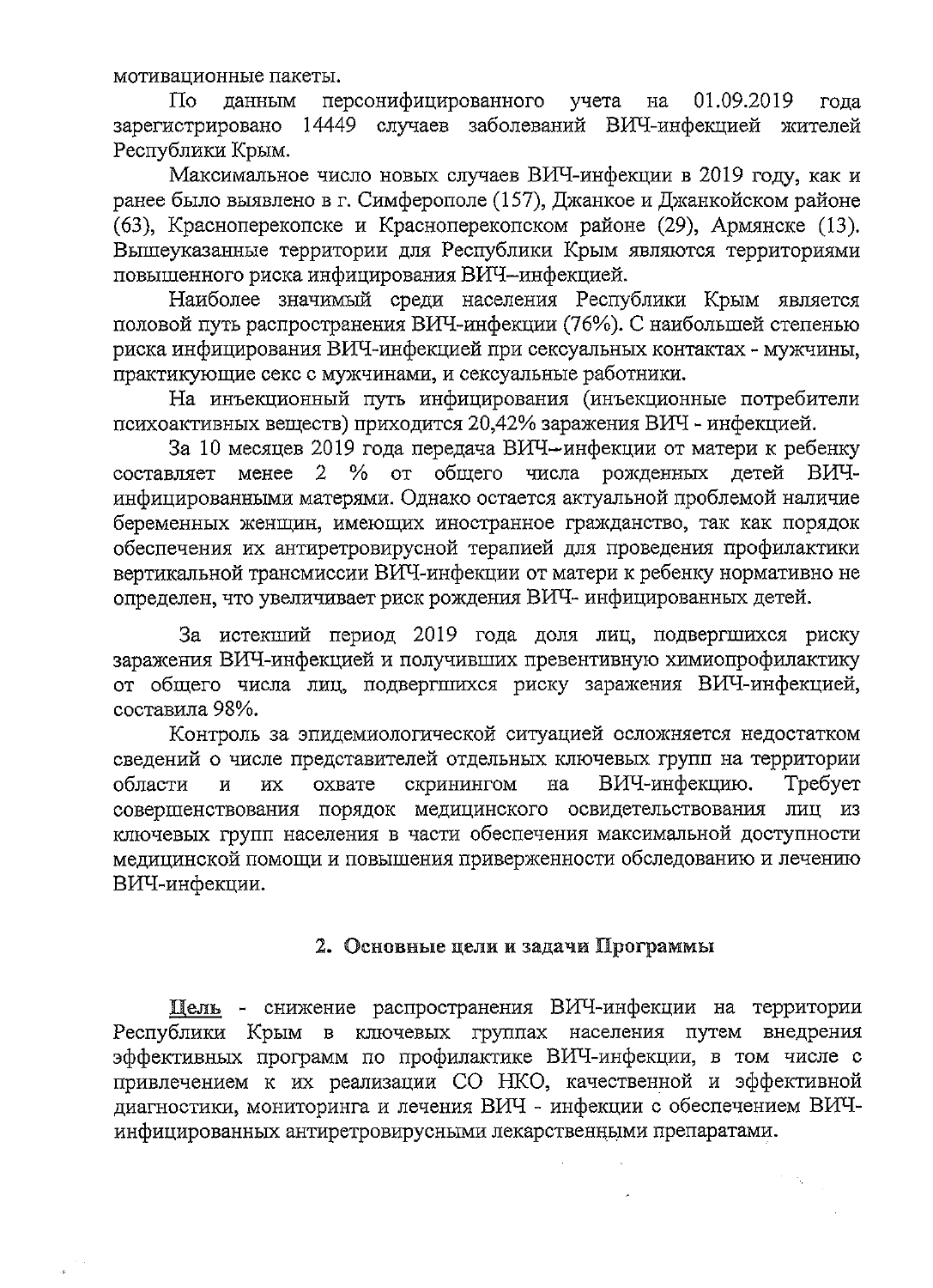Для достижения данной цели решаются следующие задачи:

Показатель заболеваемости ВИЧинфекцией на территориях повышенного риска заражения ВИЧ-инфекцией:

в 2020 году на 52,0 на 100 тыс. населения;

в 2021 году на 51,5 на 100 тыс. населения:

в 2022 году на 51,0 на 100 тыс. населения.

Показатель распространенности ВИЧ - инфекции на территориях повышенного риска заражения ВИЧ-инфекцией:

в 2020 году- 61,0 на 100 тыс. населения;

в 2021 году - 60,5 на 100 тыс. населения:

в 2022 году - 60,0 на 100 тыс. населения.

# 3. Срок реализации Программы

Срок реализации Программы 2020 - 2022 годы.

# 4. Реализация мероприятий по профилактике распространения ВИЧ-инфекции на территории Республики Крым в ключевых группах населения

С целью снижения распространения ВИЧ-инфекции на территории Республики Крым в ключевых группах населения необходимо реализовать мероприятия, направленные на внедрение эффективных мер по профилактике ВИЧ-инфекции, качественной и эффективной диагностике, мониторингу и лечению ВИЧ  $\frac{1}{2}$ инфекции  $\mathbf{c}$ обеспечением ВИЧ-инфицированных антиретровирусными лекарственными препаратами, согласно приложению к программе, а именно:

Организация межведомственного 1. взаимодействия  $\Pi$ O вопросам противодействия распространению ВИЧ-инфекции:

Проведение анализа эпидемиологической 2. ситуации  $\overline{110}$ ВИЧинфекции в разрезе административных территорий;

Формирование условий для участия СО НКО в реализации 3. мероприятий по профилактике ВИЧ-инфекции в ключевых группах населения;

Организация работы по охвату территорий повышенного риска 4. заражения (далее - TP) услугами максимально приближенного обследования населения на ВИЧ-инфекцию;

Обеспечение активного выявления ВИЧ-инфекции на ТР: 5.

6. Организация оказания медицинской помощи лицам  $\mathbf{c}$ ВИЧинфекцией на ТР и повышение доступности антиретровирусной терапии в условиях приближенного обследования населения на ВИЧ - инфекцию, формирования приверженности к диспансерному наблюдению и лечению;

7. Проведение превентивной химиопрофилактики лицам, подвергшимся риску заражения ВИЧ-инфекцией на ТР;

Организация работы по выявлению ВИЧ-инфекции среди ключевых 8. групп населения;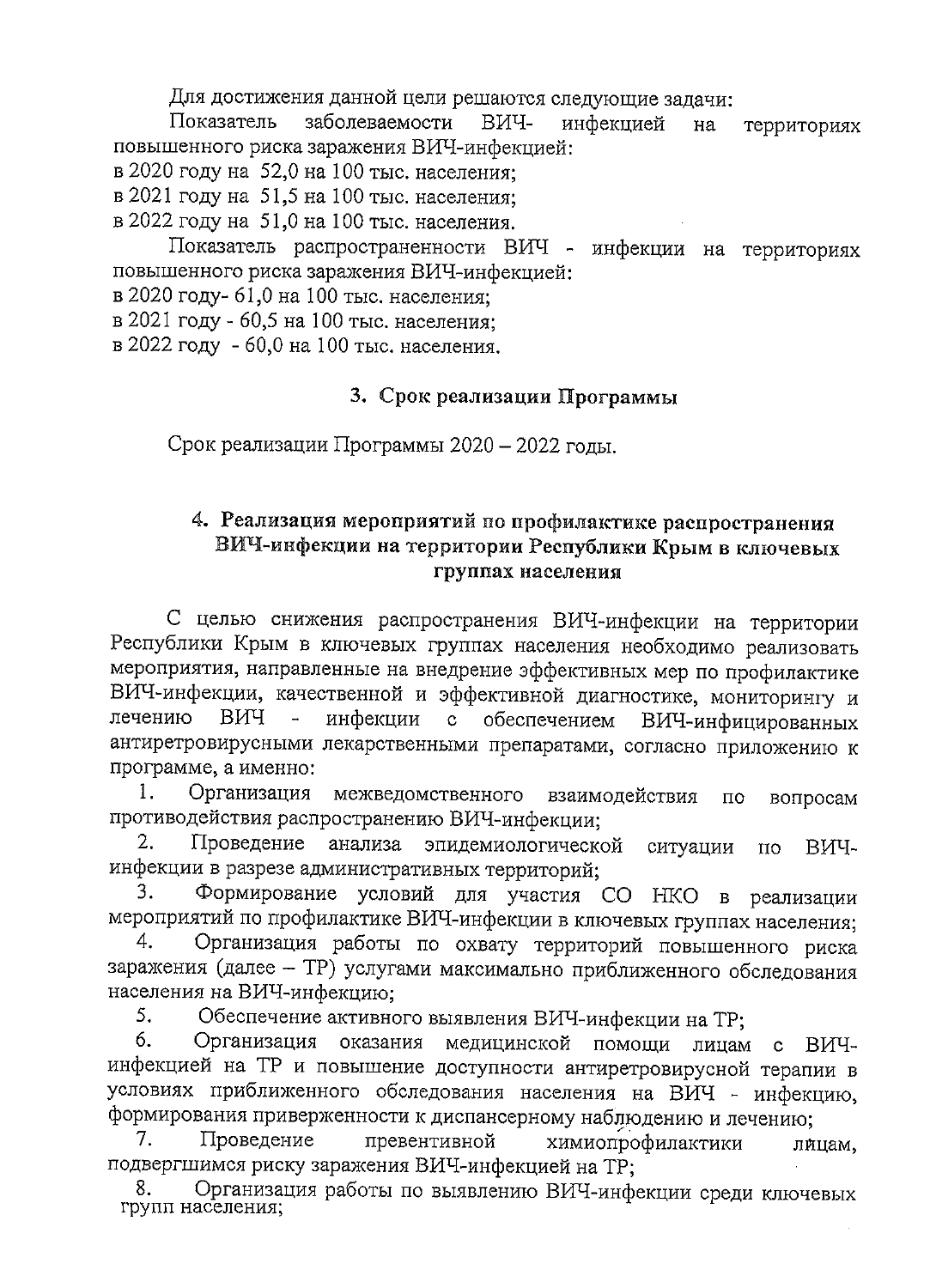9. Повышение качества оказания медицинской помощи лицам с ВИЧинфекцией и повышение доступности антиретровирусной терапии среди ключевых групп населения:

Формирование приверженности к диспансерному наблюдению и 10. лечению среди представителей ключевых групп населения:

11. Медико-социальное сопровождение. психологическая  $\overline{M}$ юридическая поддержка лиц с ВИЧ-инфекцией;

Разработка мер социальной поддержки ВИЧ-инфицированным  $12.$ женщинам и рожденным от них детям:

Проведение превентивной 13. химиопрофилактики лицам. подвергшимся риску заражения ВИЧ-инфекцией среди представителей ключевых групп:

14. Проведение информационно-просветительской кампании  $\overline{m}$ вопросам ВИЧ-инфекции и ассоциированных с ней заболеваний:

15. Проведение профилактики ВИЧ-инфекции среди организованных коллективов;

16. Проведение профилактики инфекций, передаваемых половым путем (далее - ИППП), вирусных гепатитов;

17. Формирование единого антинаркотического профилактического пространства;

18. Организация мониторинга отдельных медико-демографических показателей.

### 5. Финансовое обеспечение реализации Программы

Проект не требует выделения дополнительных средств из бюджета Республики Крым и обеспечивается за счет средств, предусмотренных в Законе Республики Крым от 28 ноября 2019 года № 19-ЗРК/2019 «О бюджете Республики Крым на 2020 год и на плановый период 2021 и 2022 годов».

## 6. Оценка эффективности социально-экономических последствий реализации Программы

Программа носит социальный характер, основным критерием ее эффективности является снижение распространения ВИЧ-инфекции на территориях повышенного риска заражения ВИЧ-инфекцией и снижение распространения ВИЧ-инфекции среди представителей ключевых групп населения.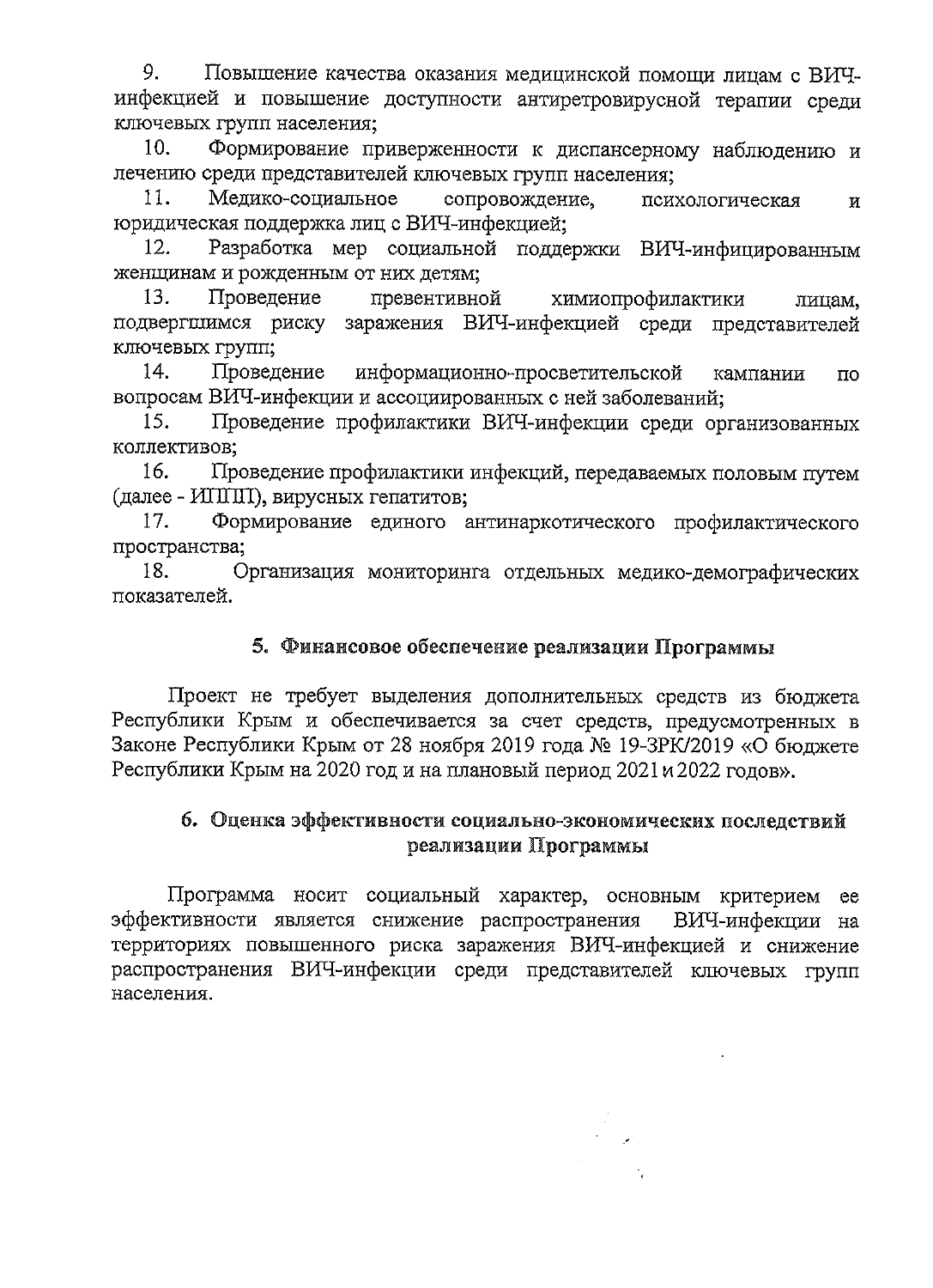инфекции в ключевых группах населения» Республики Крым по профилактике и лечению ВИЧ-<br>инфекции Республики Крым, Республики Крым «Профилактика ВИЧ-Ответственные здравоохранения здравоохранения 1. Определение приоритетов и формирование условий для реализации профилактических мероприятий на территории Республики Крым исполнители План мероприятий Межведомственной программы Республики Крым «Профилактика ВИЧ-инфекции в ключевых группах населения» Министерство Министерства внештатный специалист главный Объем бюджетных предусмотренных 2020-2022 rr., py6. на реализацию мероприятия в ассигнований,  $\boldsymbol{\times}$  $\times$ Целевые показатели 2020-2022 rr. 1 раз в год I pas B квартал план факт<br>2018 год  $\frac{1}{2}$  pas B rendesix<br>a ced 1 Единицы<br>измерения нормативн Республик наименова дата, №, ого акта и Крым единиц HMe **B**<sub>H</sub> Координационного совета министров Крым по Утверждение плана работы Республике реализации мероприятия Количество проведенных заседаний Координацион-Целевые показатели ного совета при Совете Крым по профилактике министров Республики эффективности при Совете инфекции в профилактике Республики Крым ключевых группах  $\overline{a}$ ведомств в рамках ванных служб и œ заинтересо- $\mathbf{r}$ Республике Крым Ожидаемый взаимодействия ВИЧ-инфекции результат профилактике мероприятий Расширение реализации населения **BCCX** исполнения Cpox ежегодно межведомственного взаимодействия вопросам Наименование распространению противодействия мероприятия ВИЧ-инфекции Организация  $\mathbf{e}$ ż

ВИЧ-инфекции в Республике Крым

к Межведомственной программе

Припожение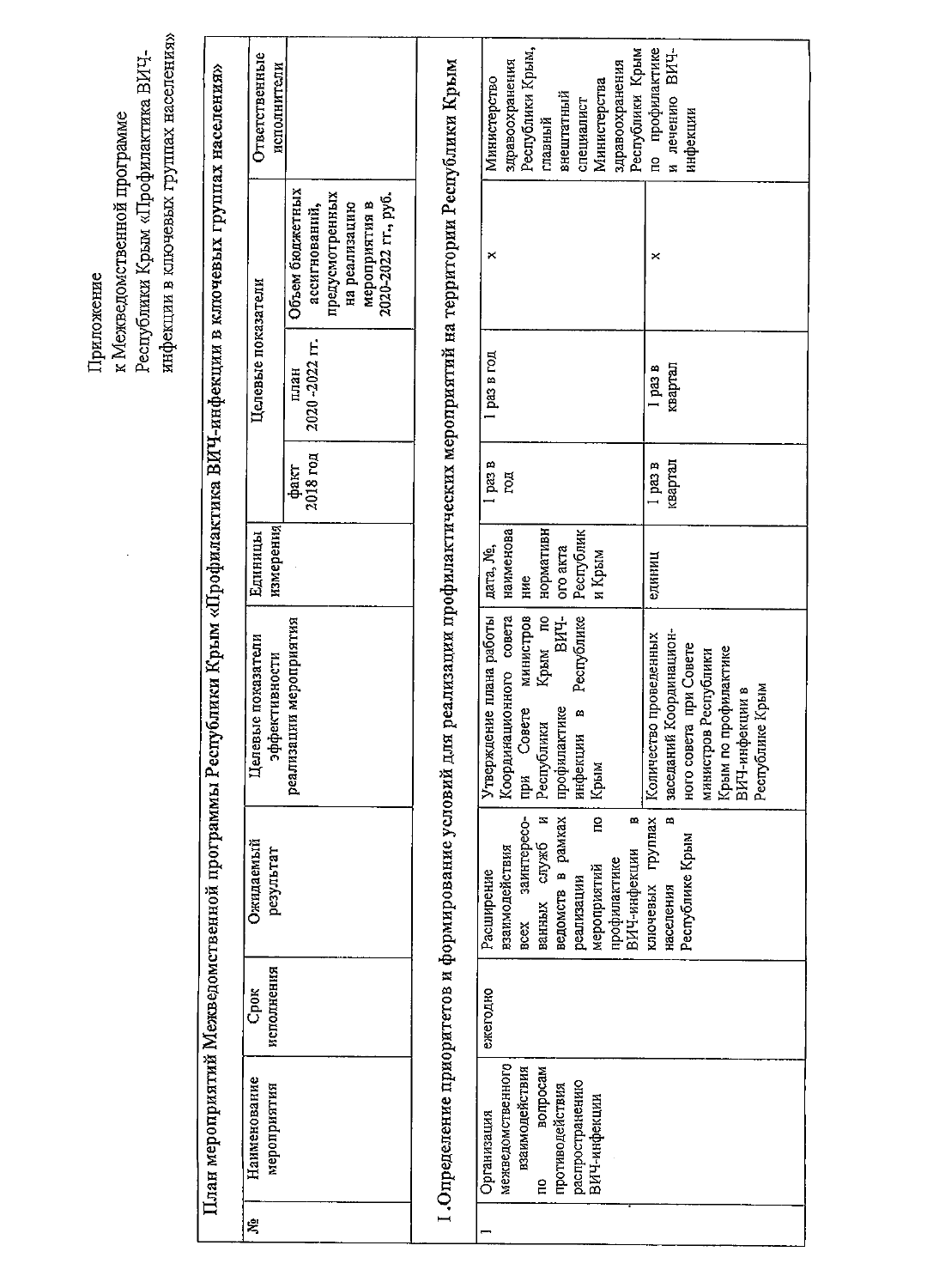|                                                                                                                                                                                                                                                                                                                                                                                                                     | Республики Крым,<br>Республики Крым<br>здравоохранения<br>здравоохранения<br>Министерство<br>Министерства<br>внештатный<br>специалист<br>главный                                                                     | Республики Крым,<br>здравоохранения<br>Министерство<br>внештатный<br>специалист<br>главный |                                                          |                                                        |                                                                                                          |
|---------------------------------------------------------------------------------------------------------------------------------------------------------------------------------------------------------------------------------------------------------------------------------------------------------------------------------------------------------------------------------------------------------------------|----------------------------------------------------------------------------------------------------------------------------------------------------------------------------------------------------------------------|--------------------------------------------------------------------------------------------|----------------------------------------------------------|--------------------------------------------------------|----------------------------------------------------------------------------------------------------------|
| ×                                                                                                                                                                                                                                                                                                                                                                                                                   | ×                                                                                                                                                                                                                    |                                                                                            |                                                          |                                                        | ×                                                                                                        |
| 4                                                                                                                                                                                                                                                                                                                                                                                                                   | 100%                                                                                                                                                                                                                 | 2020 r.-4700;<br>2021 r.-4900;<br>2022 r. -5000                                            | 2020 r. - 300;<br>2021 r. - 350;<br>2022 r. - 400.       | 2021 r. - 1700;<br>2020 r. - 1500;<br>2022 r. - 2000   | m                                                                                                        |
| 4                                                                                                                                                                                                                                                                                                                                                                                                                   | 100%                                                                                                                                                                                                                 | 4336                                                                                       | 200                                                      | $\frac{1300}{ }$                                       | m                                                                                                        |
| единиц<br>единиц                                                                                                                                                                                                                                                                                                                                                                                                    | проценты                                                                                                                                                                                                             | единиц                                                                                     | единиц                                                   | единиц                                                 | единиц                                                                                                   |
| совместно с заинтересован-<br>документов, утвержденных<br>предложенных/реализован<br>реализации мероприятий<br>ственной власти) в целях<br>программ, мероприятий,<br>ными органами государ-<br>ных инициатив (планов,<br>распространения ВИЧ-<br>нормативно-правовых<br>по противодействию<br>Республики Крым<br>здравоохранения<br>Министерством<br>ведомственных<br>актов и других<br>ខ្ល<br>инфекции<br>Количест | территориям повышенного<br>обследования населения на<br>услугами приближенного<br>образований Республики<br>инфекций, охваченных<br>риска заражения ВИЧ-<br>Доля муниципальных<br>Крым, отнесенных к<br>ВИЧ-инфекцию | территории Республики<br>потребителей ПАВ на<br>Оценочное число<br>Крым                    | Оценочное число МСМ, на<br>территории Республики<br>Крым | Оценочное число СР на<br>территории Республики<br>Крым | или предоставленных им<br>контрактов, договоров,<br>соглашений с CO HKO<br>Число заключенных<br>субсидий |
|                                                                                                                                                                                                                                                                                                                                                                                                                     | 0                                                                                                                                                                                                                    |                                                                                            |                                                          |                                                        | участия СО НКО в<br>ВИЧ-инфекции в<br>мероприятий по<br>профилактике<br>Расширение<br>реализации         |
|                                                                                                                                                                                                                                                                                                                                                                                                                     | ежегодно                                                                                                                                                                                                             |                                                                                            |                                                          |                                                        | ежегодно                                                                                                 |
|                                                                                                                                                                                                                                                                                                                                                                                                                     | инфекции в разрезе<br>административных<br>ситуации по ВИЧ-<br>Республики Крым<br>миологической<br>анализа эпиде-<br>Проведение<br>территорий                                                                         |                                                                                            |                                                          |                                                        | участия СО НКО в<br>мероприятий по<br>Формирование<br>профилактике<br>условий для<br>реализации          |
|                                                                                                                                                                                                                                                                                                                                                                                                                     | $\mathbf{\Omega}$                                                                                                                                                                                                    |                                                                                            |                                                          |                                                        | 3                                                                                                        |

 $\hat{A}$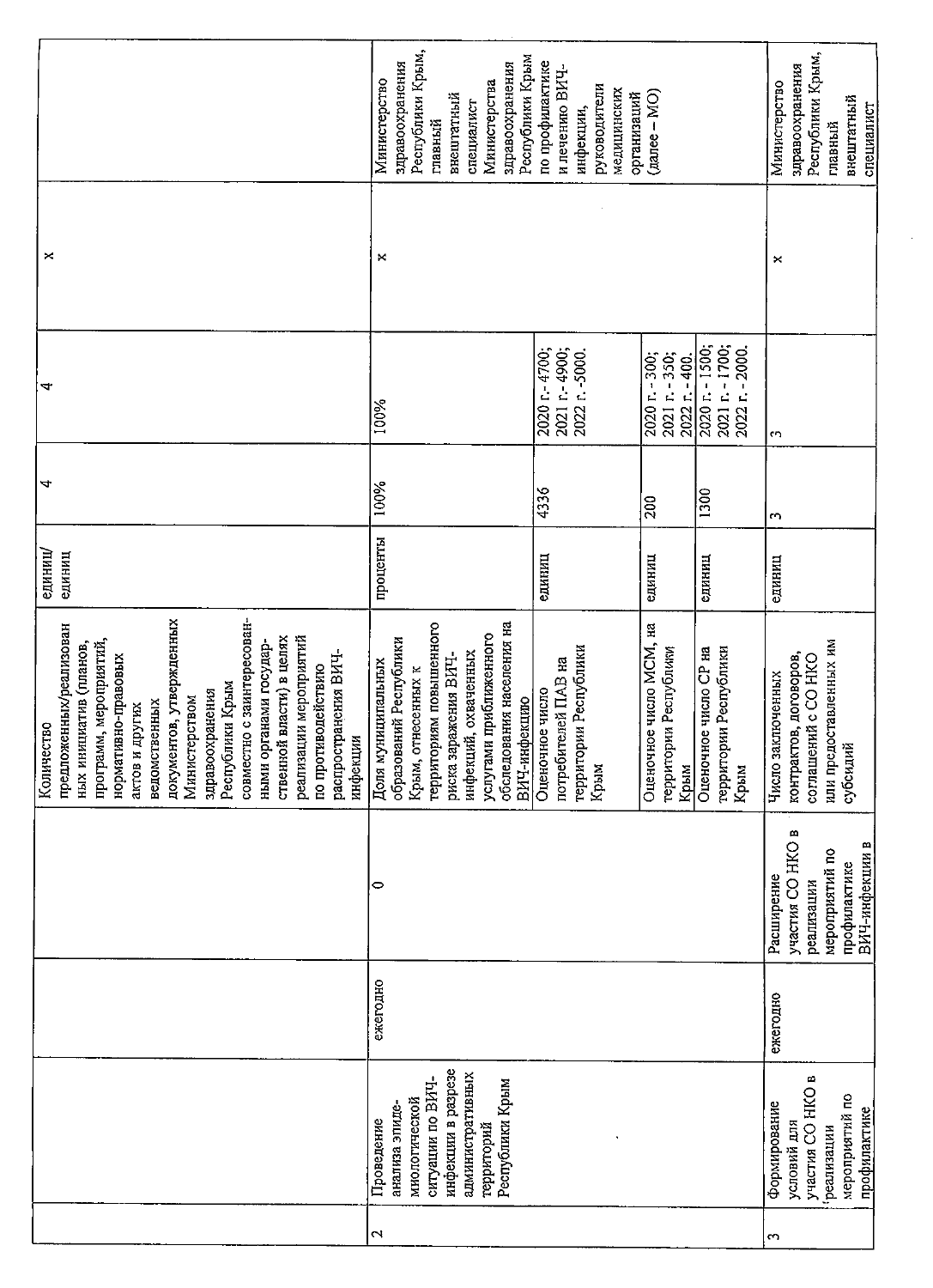| Республики Крым<br>руководители МО<br>по профилактике<br>здравоохранения<br>и лечению ВИЧ-<br>Министерства<br>инфекции,                                                                                                       | Республики Крым,<br>здравоохранения<br>Министерство<br>главный                                | Министерства<br>внештатный<br>специалист                     | Республики Крым<br>здравоохранения                     | руководители МО<br>по профилактике<br>и лечению ВИЧ-<br>инфекции, | Республики Крым<br>руководители МО<br>по профилактике<br>здравоохранения<br>и лечению ВИЧ-<br>Министерства<br>внештатный<br>специалист<br>инфекции,<br>Главный      |                                                                                                                                                                                |  |  |  |
|-------------------------------------------------------------------------------------------------------------------------------------------------------------------------------------------------------------------------------|-----------------------------------------------------------------------------------------------|--------------------------------------------------------------|--------------------------------------------------------|-------------------------------------------------------------------|---------------------------------------------------------------------------------------------------------------------------------------------------------------------|--------------------------------------------------------------------------------------------------------------------------------------------------------------------------------|--|--|--|
|                                                                                                                                                                                                                               | ×                                                                                             |                                                              |                                                        |                                                                   | ×                                                                                                                                                                   |                                                                                                                                                                                |  |  |  |
| w                                                                                                                                                                                                                             | 2020 r. - 30%<br>2021 r-45%<br>2022 r. - 60%                                                  | $\omega$                                                     | $\sim$                                                 | $\mathbf{\hat{c}}$                                                | 2020 r.-2000;<br>2021 r.-2500;<br>2022 r. - 3000                                                                                                                    | 2021 r-2,0%;<br>2022 r-2,2%<br>2020 r-1,82;                                                                                                                                    |  |  |  |
| ω                                                                                                                                                                                                                             | 20%                                                                                           | 0                                                            | 0                                                      | $\mathrel{\sim}$                                                  | 1713                                                                                                                                                                | 1,65%                                                                                                                                                                          |  |  |  |
| единиц                                                                                                                                                                                                                        | проценты                                                                                      | единиц                                                       | единиц                                                 | единиц                                                            | человек                                                                                                                                                             | проценты                                                                                                                                                                       |  |  |  |
| II. Профилактика ВИЧ-инфекции на территориях повышенного риска заражения<br>на территории<br>распространения ВИЧ-<br>Количество СО НКО,<br>Республики Крым<br>осуществляющих<br>предупреждению<br>деятельность по<br>инфекции | Доля ТР Республики Крым,<br>обследования населения на<br>охваченных услугами<br>приближенного | Число аутрич-офисов<br>ВИЧ-инфекцию                          | низкопорогового доступа<br>Число кабинетов             | Число мобильных пунктов                                           | обследованных (экспресс-<br>аутрич-офисов, кабинетов<br>низкопорогового доступа,<br>инфекцию в условиях<br>мобильных пунктах<br>тестами) на ВИЧ-<br>Число лиц в ТР. | и населения ТР<br>аутрич-офисов, кабинетов<br>низкопорогового доступа,<br>обследованных на ВИЧ-<br>мобильных пунктах от<br>инфекцию в условиях<br>Доля лиц в ТР.<br>численност |  |  |  |
| ключевых группах<br>населения.                                                                                                                                                                                                | офисы, кабинеты<br>низкопорогового<br>зованы аутрич-<br>На ТР органи-                         | доступа, органи-<br><b>НОСТЬ ВЫСЗДНЫХ</b><br>зована деятель- | бригад (мобильных<br>пунктов), повыше-                 | населения на ВИЧ-<br>на доступность<br>обследования<br>инфекции   | информированных<br>Уменьшение доли<br>выявленных лиц с<br>Увеличение доли<br>о своем статусе.<br>лиц с ВИЧ-<br>инфекцией,                                           | количеством СD4 ≤<br>ВИЧ-инфекцией с<br>впервые, не менее<br>среди лиц с ВИЧ-<br>350 клеток/мл<br>выявленных<br>чем до 30 %<br>инфекцией,                                      |  |  |  |
|                                                                                                                                                                                                                               | потребности<br>реализации,<br>первый год<br>далее по                                          |                                                              |                                                        |                                                                   | ежегодно                                                                                                                                                            |                                                                                                                                                                                |  |  |  |
| ключевых группах<br>ВИЧ-инфекции в<br>населения.                                                                                                                                                                              | работы по охвату<br>максимально<br>Организация<br>ТР услугами                                 | приближенного<br>обследования<br>населения на                | офисов, кабинетов<br>(открытие аутрич-<br>ВИЧ-инфекцию | низкопорогового<br>мобильных<br>пунктов)<br>доступа,              | выявления ВИЧ-<br>инфекции на ТР<br>Обеспечение<br>активного                                                                                                        |                                                                                                                                                                                |  |  |  |
|                                                                                                                                                                                                                               | 4                                                                                             |                                                              |                                                        |                                                                   | 5                                                                                                                                                                   |                                                                                                                                                                                |  |  |  |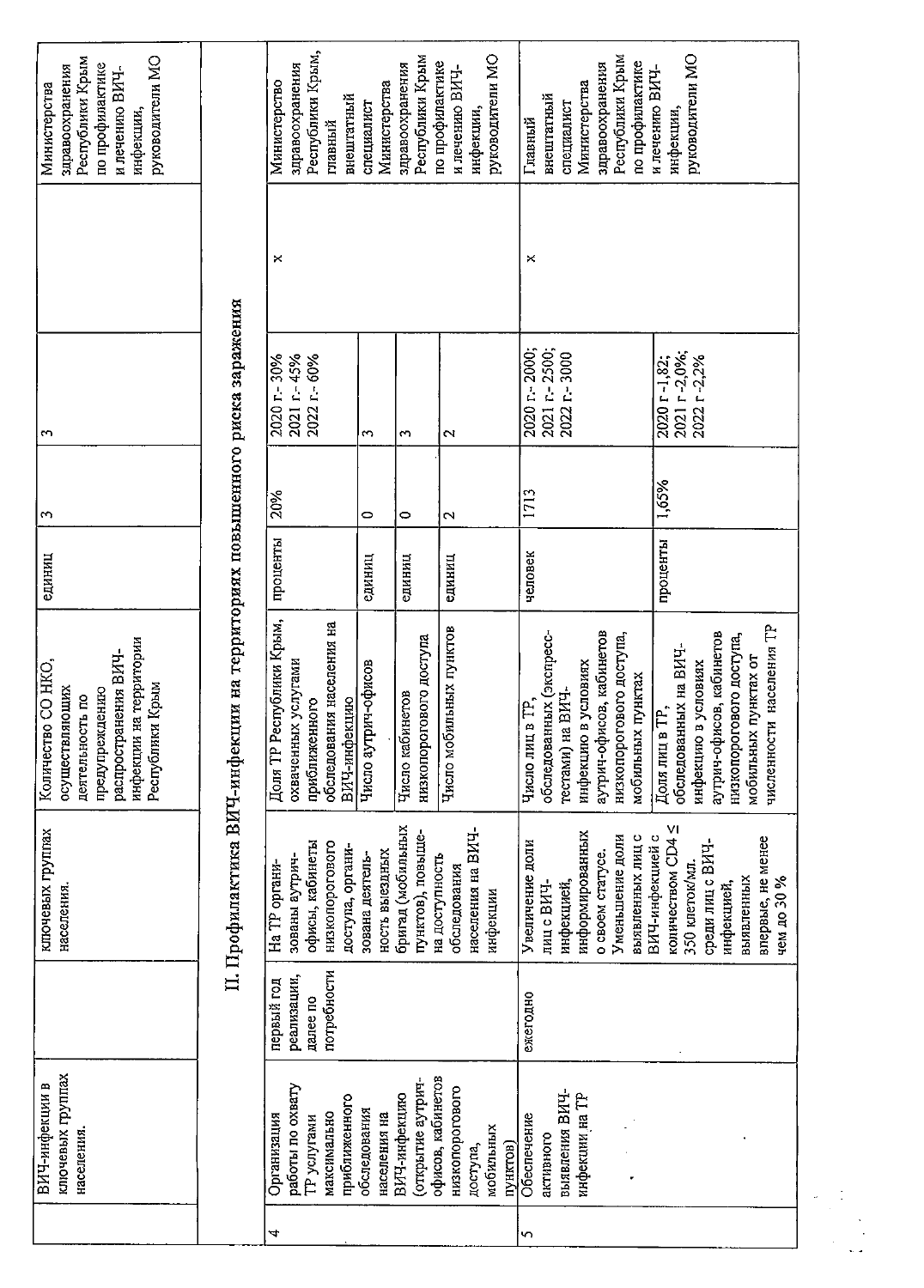|                                                                                                                                                   |                                                                                                                                                                                                                                                    | Республики Крым,<br>руководители МО<br>Республики Крым<br>по профилактике<br>здравоохранения<br>здравоохранения<br>и лечению ВИЧ-<br>Министерство<br>Министерства<br>внештатный<br>специалист<br>инфекции,<br>главный                                                                                                                                                                                                                                                             |
|---------------------------------------------------------------------------------------------------------------------------------------------------|----------------------------------------------------------------------------------------------------------------------------------------------------------------------------------------------------------------------------------------------------|-----------------------------------------------------------------------------------------------------------------------------------------------------------------------------------------------------------------------------------------------------------------------------------------------------------------------------------------------------------------------------------------------------------------------------------------------------------------------------------|
|                                                                                                                                                   |                                                                                                                                                                                                                                                    | 2021 r.- 8434999,44<br>2022 r.- 8434999,36<br>2020 r. -6429207,36                                                                                                                                                                                                                                                                                                                                                                                                                 |
| 2020 r.-29%;<br>2022 г. - не<br>менее 110;<br>2020 г.- не<br>2021 г- не<br>менее 100;<br>менее 115.                                               | 2021 r.-28%;<br>2022 r-27%                                                                                                                                                                                                                         | 2021 r.-50%;<br>2020 r.-35%;<br>2022 r-60%<br>2020 r-10%<br>2021 r.-20%<br>2022 r.-30%                                                                                                                                                                                                                                                                                                                                                                                            |
| 8                                                                                                                                                 | 30%                                                                                                                                                                                                                                                | 6,30%<br>25%                                                                                                                                                                                                                                                                                                                                                                                                                                                                      |
| человек                                                                                                                                           | проценты                                                                                                                                                                                                                                           | проценты<br>проценты                                                                                                                                                                                                                                                                                                                                                                                                                                                              |
| аутрич-офисов, кабинетов<br>впервые на ТР в условиях<br>низкопорогового доступа<br>инфекцией, выявленных<br>мобильных пунктах<br>Число лиц с ВИЧ- | выявленных впервые на TP<br>в условиях аутрич-офисов,<br>клеток/мл от всех случаев<br>Доля выявленных лиц с<br>количеством CD4 ≤ 350<br>порогового доступа,<br>мобильных пунктах<br>ВИЧ-инфекцией с<br><b>HM3KO-</b><br>ВИЧ-инфекции,<br>кабинетов | охваченных диспансерным<br>впервые на ТР, в условиях<br>аутрич-офисов, кабинетов<br>аутрич-офисов, кабинетов<br>впервые на ТР в условиях<br>низкопорогового доступа,<br>низкопорогового доступа,<br>инфекцией, выявленных<br>инфекцией, выявленных<br>мобильных пунктах,<br>мобильных пунктах,<br>антиретровирусной<br>$\overline{CH4}$<br>Доля лиц с ВИЧ-<br>наблюдением<br>охваченных<br>Доля лиц<br>терапией                                                                   |
|                                                                                                                                                   |                                                                                                                                                                                                                                                    | Обеспечение охвата<br>терапией всех лиц с<br>антиретровирусной<br>количеством СD4 ≤<br>СПИДом от общего<br>антиретровирусной<br>числа умерших лиц<br>Увеличение охвата<br>350 клеток/мл, не<br>с ВИЧ-инфекцией<br>инфекции и/или с<br>Повышение доли<br>ВИЧ-инфекцией.<br>стадиями ВИЧ-<br>Снижение доли<br>терапией лиц с<br>состоящих под<br>диспансерным<br>выраженными<br>наблюдением.<br>связанных со<br>заболеваний,<br>менее 90 %;<br>умерших от<br>инфекцией<br>лиц с ВИЧ |
|                                                                                                                                                   |                                                                                                                                                                                                                                                    | ежегодно                                                                                                                                                                                                                                                                                                                                                                                                                                                                          |
|                                                                                                                                                   |                                                                                                                                                                                                                                                    | антиретровирусной<br>ВИЧ-инфекцией на<br>терапии в условиях<br>населения на ВИЧ-<br>Республики Крым;<br>приверженности к<br>помощи лицам с<br>приближенного<br>диспансерному<br>формирование<br>наблюдению и<br>обследования<br>медицинской<br>Организация<br>доступности<br>территории<br>повышение<br>инфекцию,<br>оказания<br>печению                                                                                                                                          |
|                                                                                                                                                   |                                                                                                                                                                                                                                                    | ١o                                                                                                                                                                                                                                                                                                                                                                                                                                                                                |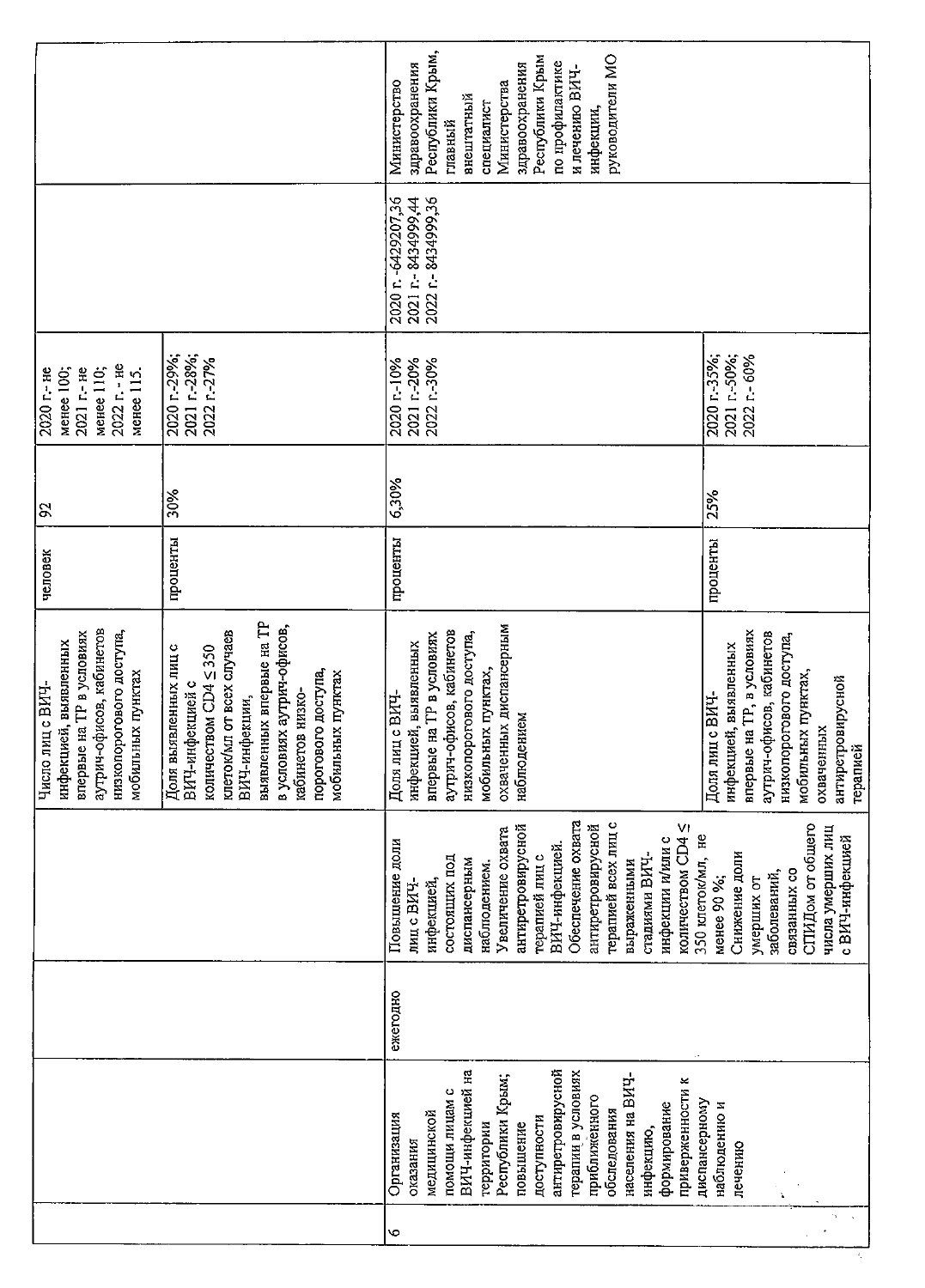|                                                                                                                                                 |                                                           |                                             |       | Республики Крым<br>руководители МО<br>по профилактике<br>здравоохранения<br>и лечению ВИЧ-<br>Министерства<br>внештатный<br>специалист<br>инфекции,<br>главный                                                                                                                                       |                                          | Республики Крым,<br>здравоохранения<br>Министерство<br>Министерства<br>внештатный<br>специалист<br>главный                                                               |
|-------------------------------------------------------------------------------------------------------------------------------------------------|-----------------------------------------------------------|---------------------------------------------|-------|------------------------------------------------------------------------------------------------------------------------------------------------------------------------------------------------------------------------------------------------------------------------------------------------------|------------------------------------------|--------------------------------------------------------------------------------------------------------------------------------------------------------------------------|
|                                                                                                                                                 |                                                           |                                             |       | 2020 r.- 445 118,96;<br>2021 r.-480526,15;<br>2022 r.-480526,15                                                                                                                                                                                                                                      |                                          | ×                                                                                                                                                                        |
| 25%                                                                                                                                             | 2020 r. -65%;<br>2021 r. -70%;<br>2022 r. -75%            | 2020 r-.70%;<br>2021 r.-75%;<br>2022 r. 80% | 35%   | 2021 r.- 65%;<br>2020 r. - 55%;<br>2022 г. 70%                                                                                                                                                                                                                                                       |                                          | 2020 r. - 25%;<br>2021 r.-30%;<br>2022 r-35%                                                                                                                             |
| 0                                                                                                                                               | 60%                                                       | 70%                                         | 25%   | TpaBM-84<br>42,85%<br>Пкп-36                                                                                                                                                                                                                                                                         |                                          | 18%                                                                                                                                                                      |
|                                                                                                                                                 |                                                           |                                             |       | проценты                                                                                                                                                                                                                                                                                             |                                          | проценты                                                                                                                                                                 |
| мотивационными пакетами<br>привлеченных в<br>низкопорогового доступа,<br>аутрич-офисы, кабинеты<br>мобильные пункты,<br>охваченных<br>Доля лиц, | - ITAB                                                    | ៊ិ                                          | - MCM | ВИЧ-инфекцией<br>подвергшихся<br>инфекцией, получивших<br>химиопрофилактику от<br>риску заражения ВИЧ-<br>подвергшихся риску<br>за отчетный период<br>общего числа лиц,<br>превентивную<br>заражения<br>Доля лиц,                                                                                    | -инфекции среди ключевых групп населения | ключевой группы, из них:<br>инфекцию, от оценочной<br>численности конкретной<br>населения, прошедших<br>обследование на ВИЧ-<br>Доля представителей<br>групп<br>ключевых |
| лиц, выявленных на<br>30%. Повышение<br>обследованию на<br>приверженности<br>He Mehee Hem DO<br>добровольному<br>TP K                           | 4<br>при ее выявлении<br>ВИЧ-инфекцию,<br>к диспансерному | наблюдению и<br>лечению                     |       | инфекции среди лиц,<br>подвергшимся риску<br>химиопрофилактики<br>новых случаев ВИЧ-<br>подвергшимся риску<br>антиретровирусной<br>заражения ВИЧ-<br>Снижение числа<br>заражения ВИЧ-<br>превентивной<br>доступности<br>Повышение<br>терапии для<br>проведения<br>инфекцией;<br>инфекцией.<br>лицам, | III. Профилактика ВИЧ                    | выявляемости ВИЧ<br>Увеличение числа<br>обследованных на<br>групп населения;<br>среди ключевых<br>ВИЧ-инфекцию<br>повышение                                              |
|                                                                                                                                                 |                                                           |                                             |       | ежегодно                                                                                                                                                                                                                                                                                             |                                          | ежегодно                                                                                                                                                                 |
|                                                                                                                                                 |                                                           |                                             |       | ВИЧ-инфекцией на<br>химиопрофилакти<br>риску заражения<br>подвергшимся<br>превентивной<br>Проведение<br>ки лицам,                                                                                                                                                                                    |                                          | Республике Крым<br>выявлению ВИЧ-<br>ключевых групп<br>инфекции среди<br>Организация<br>населения в<br>работы по                                                         |
|                                                                                                                                                 |                                                           |                                             |       | r                                                                                                                                                                                                                                                                                                    |                                          | k,<br>∞                                                                                                                                                                  |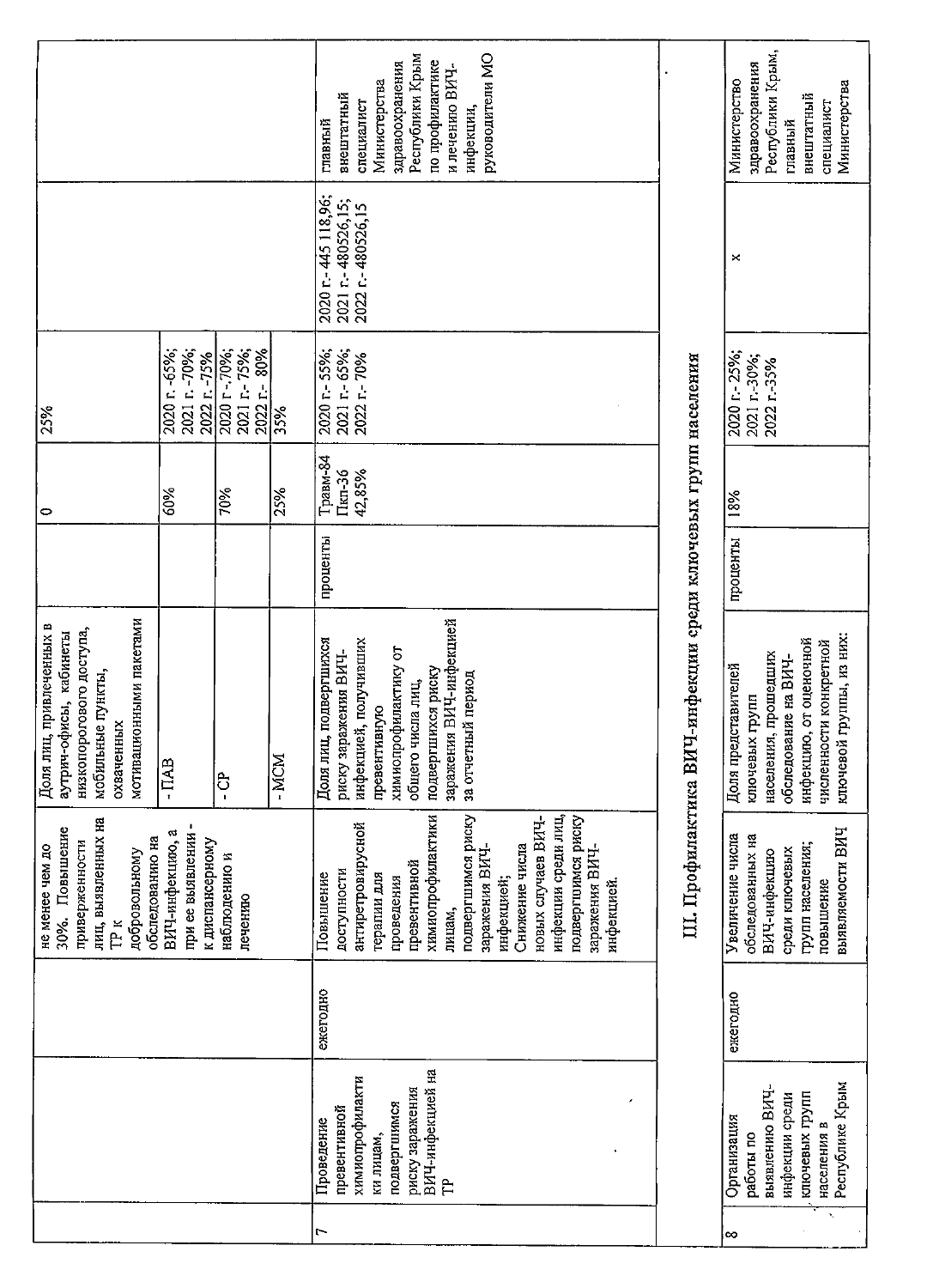| Республики Крым<br>по профилактике<br>здравоохранения | руководители МО<br>и лечению ВИЧ-<br>инфекции, |                                              |                                                                                                                        |                                                                          |                                             |                                             |                                            |                                            |                                                              |                                                                                                                                                                |                                             |                                          |
|-------------------------------------------------------|------------------------------------------------|----------------------------------------------|------------------------------------------------------------------------------------------------------------------------|--------------------------------------------------------------------------|---------------------------------------------|---------------------------------------------|--------------------------------------------|--------------------------------------------|--------------------------------------------------------------|----------------------------------------------------------------------------------------------------------------------------------------------------------------|---------------------------------------------|------------------------------------------|
| 2021 r-30%;<br>2020 r.-25%;<br>2022 r. 35%            | 2020 r. - 25%;<br>2021 r-30%;<br>2022 r. -35%  | 2021 r.-30%;<br>2022 r. -35%<br>2020 r.-25%; | 2020 r.-25%;<br>2021 r.-30%;<br>2022 r.-35%                                                                            |                                                                          | 2020 r.-25%;<br>2021 r.-30%;<br>2022 r.-35% | 2020 r.-25%;<br>2021 r.-30%,<br>2022 r.-35% | 2021 r.-30%;<br>2020 r.-25%;<br>2022 r-35% | 2021 r.-10%;<br>2022 r.-15%<br>2020 r.-5%; | 2021 r.-10%;<br>2022 r.-15%<br>2020 r.-5%;                   | 2020 r - 30%;<br>2021 r.-40%;<br>2022 r.-50%                                                                                                                   | 2020 r.-25%;<br>2021 r.-30%;<br>2022 r.-35% | 2021 r.- 5%;<br>2020 1-2%;<br>2022 r.-7% |
| $\frac{8}{18}$                                        | 0                                              | 0                                            | $\frac{8}{18}$                                                                                                         |                                                                          | $\approx$                                   | $\circ$                                     | 0                                          | 75 чел.<br>495                             | 1,90%                                                        | 20%                                                                                                                                                            | 20%                                         | 0,50%                                    |
| проценты                                              | проценты                                       | проценты                                     | проценты                                                                                                               |                                                                          | проценты                                    | проценты                                    | проценты                                   | проценты                                   | проценты                                                     | проценты                                                                                                                                                       | проценты                                    | проценты                                 |
| -доля потребителей ПАВ;                               | -доля МСМ;                                     | $-TQJIR$ $CP$ .                              | -доля выявленных случаев<br>представителей ключевых<br>групп населения от числа<br>ВИЧ-инфекции среди<br>обследованных | представителей ключевых<br>отчетный период, из них:<br>групп населения в | -доля потребителей ПАВ;                     | -доля МСМ;                                  | -доля CP;                                  | -доля мигрантов;                           | освободившихся<br>шения свободы;<br>из мест ли<br>-доля лиц, | клеток/мл от всех случаев<br>- доля выявленных лиц с<br>выявленных в ключевых<br>количеством СD4 ≤ 350<br>ВИЧ-инфекцией с<br>ВИЧ-инфекции,<br>группах, из них: | - доля потребителей<br>IIAB;                | i<br>Ö<br>$-$ доля $M$                   |
| ранних стадиях.<br>инфекции на                        |                                                |                                              |                                                                                                                        |                                                                          |                                             |                                             |                                            |                                            |                                                              |                                                                                                                                                                |                                             |                                          |
|                                                       |                                                |                                              |                                                                                                                        |                                                                          |                                             |                                             |                                            |                                            |                                                              |                                                                                                                                                                |                                             |                                          |
|                                                       |                                                |                                              |                                                                                                                        |                                                                          |                                             |                                             |                                            |                                            |                                                              |                                                                                                                                                                |                                             | $\ell_{\bm{\mathfrak{P}}}$               |
|                                                       |                                                |                                              |                                                                                                                        |                                                                          |                                             |                                             |                                            |                                            |                                                              |                                                                                                                                                                |                                             |                                          |

 $\bar{\beta}$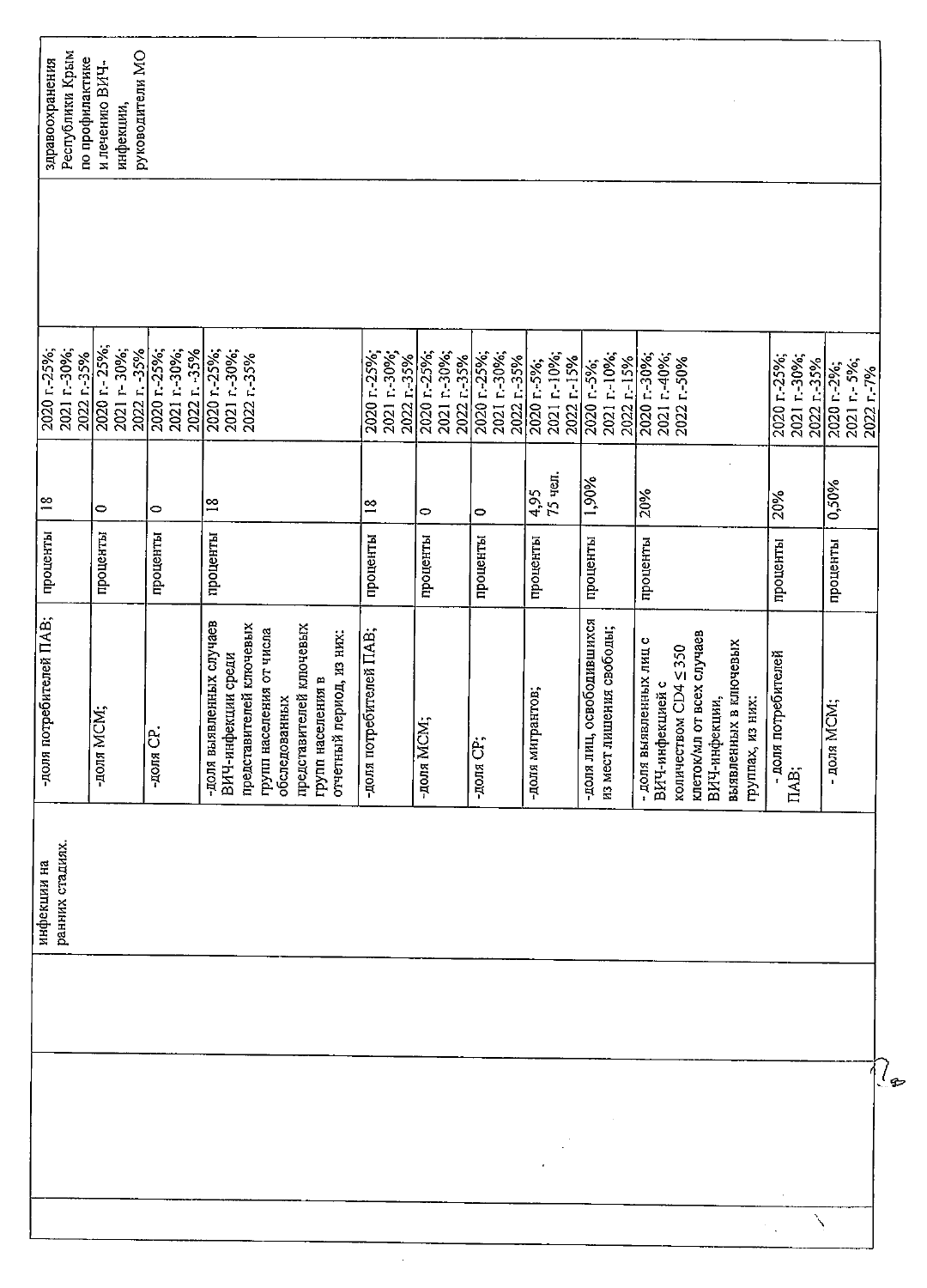|                                          | Республики Крым,<br>здравоохранения<br>Министерство<br>главный                                  | Министерства<br>внештатный<br>специалист      | Республики Крым<br>по профилактике<br>здравоохранения            | руководители МО<br>и лечению ВИЧ-<br>инфекции,  |                                                            |                      |                                                                                                                                                                                                          |                            |                                           |                                           |                                                         |
|------------------------------------------|-------------------------------------------------------------------------------------------------|-----------------------------------------------|------------------------------------------------------------------|-------------------------------------------------|------------------------------------------------------------|----------------------|----------------------------------------------------------------------------------------------------------------------------------------------------------------------------------------------------------|----------------------------|-------------------------------------------|-------------------------------------------|---------------------------------------------------------|
|                                          | 2020r.-7924673,64;<br>2021r.-9615373,63;<br>2022r-9615373,63                                    |                                               |                                                                  |                                                 |                                                            |                      |                                                                                                                                                                                                          |                            |                                           |                                           |                                                         |
| 2021 r-10%;<br>2022 r-15%<br>2020 r.-5%; | 2021 r-80%;<br>2020 r.-80%;<br>2022 r-90%                                                       | 2020 r.-80%;<br>2021 r.-80%;<br>2022 r-90%    | 2020 r.-80%;<br>2021 r-80%;<br>2022 r-90%                        | 2020 r.-80%;<br>2021 r.-80%;<br>2022 r-90%      | 2020 r.-80%;<br>2021 r-80%;<br>2022 r-90%                  | 2020 r.-60%;         | 2021 r.-75%;<br>2020 r-60%;<br>2022 r-90%                                                                                                                                                                | 2021 r-75%;<br>2022 r.-90% | 2020 r-60%;<br>2021 r. 75%;<br>2022 r-90% | 2020 r.-60%;<br>2021 r-75%;<br>2022 r-90% | 2021 r.-15%;<br>2022 r.-25%<br>2020r-5%;                |
| 2%                                       | 20%                                                                                             | 20%                                           | 0,50%                                                            | 2,00%                                           | 0,16%                                                      | 38,40%               | 39,70%                                                                                                                                                                                                   |                            | 54,80%                                    | 2,30%                                     | 30%                                                     |
| проценты                                 | проценты                                                                                        | проценты                                      | проценты                                                         | проценты                                        | проценты                                                   | проценты             |                                                                                                                                                                                                          | проценты                   | проценты                                  | проценты                                  | проценты                                                |
| ి<br>- доля                              | инфекцией диспансерным<br>ключевых групп с ВИЧ-<br>Охват представителей<br>наблюдением, из них: | - доля потребителей ПАВ                       | -доля MCM                                                        | بم<br>- доля Cl                                 | освободившихся из мест<br>свободы<br>-доля лиц,<br>лишения | -доля представителей | ключевых групп населения<br>категории пациентов с<br>наблюдением, из них:<br>антиретровирусную<br>терапию от данной<br>с ВИЧ-инфекцией,<br>ВИЧ-инфекцией,<br>состоящих под<br>диспансерным<br>получающих | - доля потребителей ПАВ    | $-$ доля МСМ                              | - доля $CP$                               | освободившихся из мест<br>лишения свободы<br>- доля лиц |
|                                          | антиретровирусной<br>Увеличение охвата<br>наблюдением и<br>диспансерным                         | ключевых групп<br>представителей<br>терапией  | Обеспечение охвата<br>антиретровирусной<br>населения<br>терапией | ключевых групп<br>представителей<br>населения с | инфекции или с<br>стадиями ВИЧ-<br>выраженными             | количеством СD4 ≤    | 350 клеток/мл до не<br>менее 90%                                                                                                                                                                         |                            |                                           |                                           |                                                         |
|                                          | ежегодно                                                                                        |                                               |                                                                  |                                                 |                                                            |                      |                                                                                                                                                                                                          |                            |                                           |                                           |                                                         |
|                                          | качества оказания<br>ВИЧ-инфекцией;<br>помоши лицам с<br>медицинской<br>Повышение               | антиретровирусной<br>доступности<br>повышение | ключевых групп<br>терапии среди<br>населения                     |                                                 |                                                            |                      |                                                                                                                                                                                                          |                            |                                           |                                           |                                                         |
|                                          | $\sim$                                                                                          |                                               |                                                                  |                                                 |                                                            |                      |                                                                                                                                                                                                          |                            |                                           |                                           |                                                         |

 $\sim 10^6$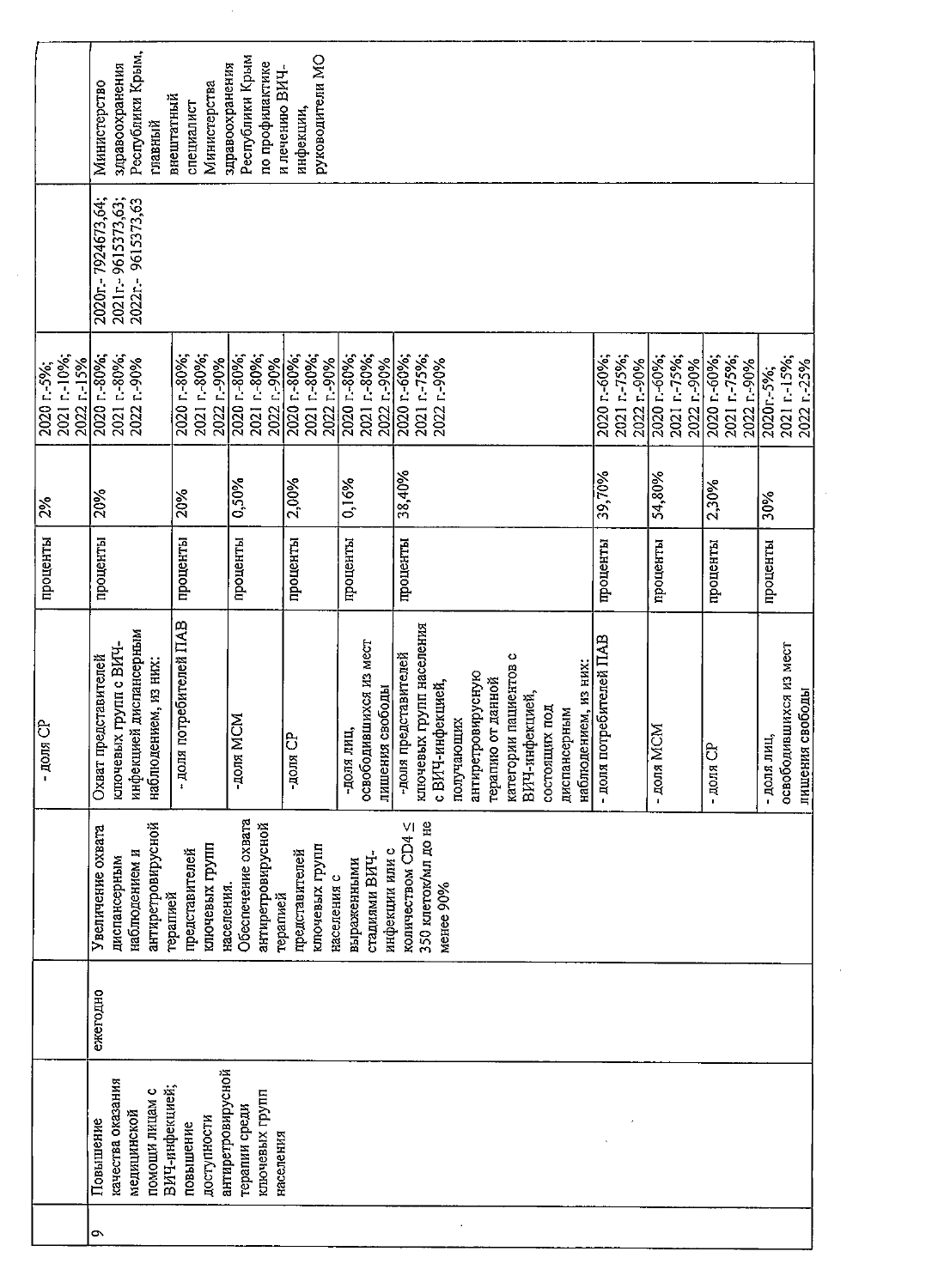|                                                                                                                                                                                                                                                                                               |                                            |                                            |                                            |                                                         |                                                                                                                                                                                    | Республики Крым,<br>Республики Крым,<br>здравоохранения<br>Министерство<br>Министерство<br>внештатный<br>социальной<br>главный<br>защиты<br>труда и          | Министерства<br>специалист         |  |  |
|-----------------------------------------------------------------------------------------------------------------------------------------------------------------------------------------------------------------------------------------------------------------------------------------------|--------------------------------------------|--------------------------------------------|--------------------------------------------|---------------------------------------------------------|------------------------------------------------------------------------------------------------------------------------------------------------------------------------------------|--------------------------------------------------------------------------------------------------------------------------------------------------------------|------------------------------------|--|--|
|                                                                                                                                                                                                                                                                                               |                                            |                                            |                                            |                                                         |                                                                                                                                                                                    | ×                                                                                                                                                            | ×                                  |  |  |
| 2020 r.-60%;<br>2021 r-75%;<br>2022 r.-90%                                                                                                                                                                                                                                                    | 2020 r.-60%;<br>2021 r.-75%;<br>2022 r-90% | 2020 r.-60%;<br>2021 r.-75%;<br>2022 r-90% | 2021 r.-75%;<br>2020 r.-60%,<br>2022 r-90% | 2021 r.-75%;<br>2020 r.-60%;<br>2022 r-90%              | 2020 r. -15;<br>2021 r.- 16;<br>2022 r. - 17;                                                                                                                                      | 2022 r.-1000<br>2020 r.- 500;<br>2021 r.-750;                                                                                                                | 25%                                |  |  |
| 55%                                                                                                                                                                                                                                                                                           | 40%                                        | 24%                                        | 34,50%                                     | 35%                                                     | $\circ$                                                                                                                                                                            | $\circ$                                                                                                                                                      | 0                                  |  |  |
| проценты                                                                                                                                                                                                                                                                                      | проценты                                   | проценты                                   | проценты                                   | проценты                                                | человек                                                                                                                                                                            | человек                                                                                                                                                      | проценты                           |  |  |
| трупп с количеством СD4 ≤<br>представителей ключевых<br>инфекцией с количеством<br>350 клеток/мл, состоящих<br>ключевых групп с ВИЧ-<br>- доля представителей<br>$CD4 \leq 350$ клеток/мл,<br>наблюдением, из них:<br>антиретровирусную<br>под диспансерным<br>терапию от числа<br>получающих | - доля потребителей ПАВ                    | - доля МСМ                                 | $-$ доля $CP$                              | освободившихся из мест<br>лишения свободы<br>- доля лиц | Обеспечение доступности<br>передачи ВИЧ- инфекции<br>терапии для беременных<br>иностранцев, с целью<br>вертикального пути<br>антиретровирусной<br>женщин, из числа<br>профилактики | социальную поддержку за<br>инфекцией, получивших<br>счет региональной<br>Число лиц с ВИЧ-<br>ā<br>программ                                                   | инфекцией среди<br>Доля лиц с ВИЧ- |  |  |
|                                                                                                                                                                                                                                                                                               |                                            |                                            |                                            |                                                         |                                                                                                                                                                                    |                                                                                                                                                              |                                    |  |  |
|                                                                                                                                                                                                                                                                                               |                                            |                                            |                                            |                                                         |                                                                                                                                                                                    | ежегодно                                                                                                                                                     |                                    |  |  |
|                                                                                                                                                                                                                                                                                               |                                            |                                            |                                            |                                                         |                                                                                                                                                                                    | межведомственных<br>психологической и<br>сопровождению,<br>региональных<br>юридической<br>социальному<br>Разработка и<br>программ по<br>внедрение<br>медико- | поддержке лиц с<br>ВИЧ-инфекцией   |  |  |
|                                                                                                                                                                                                                                                                                               |                                            |                                            |                                            |                                                         |                                                                                                                                                                                    | $\Xi$                                                                                                                                                        |                                    |  |  |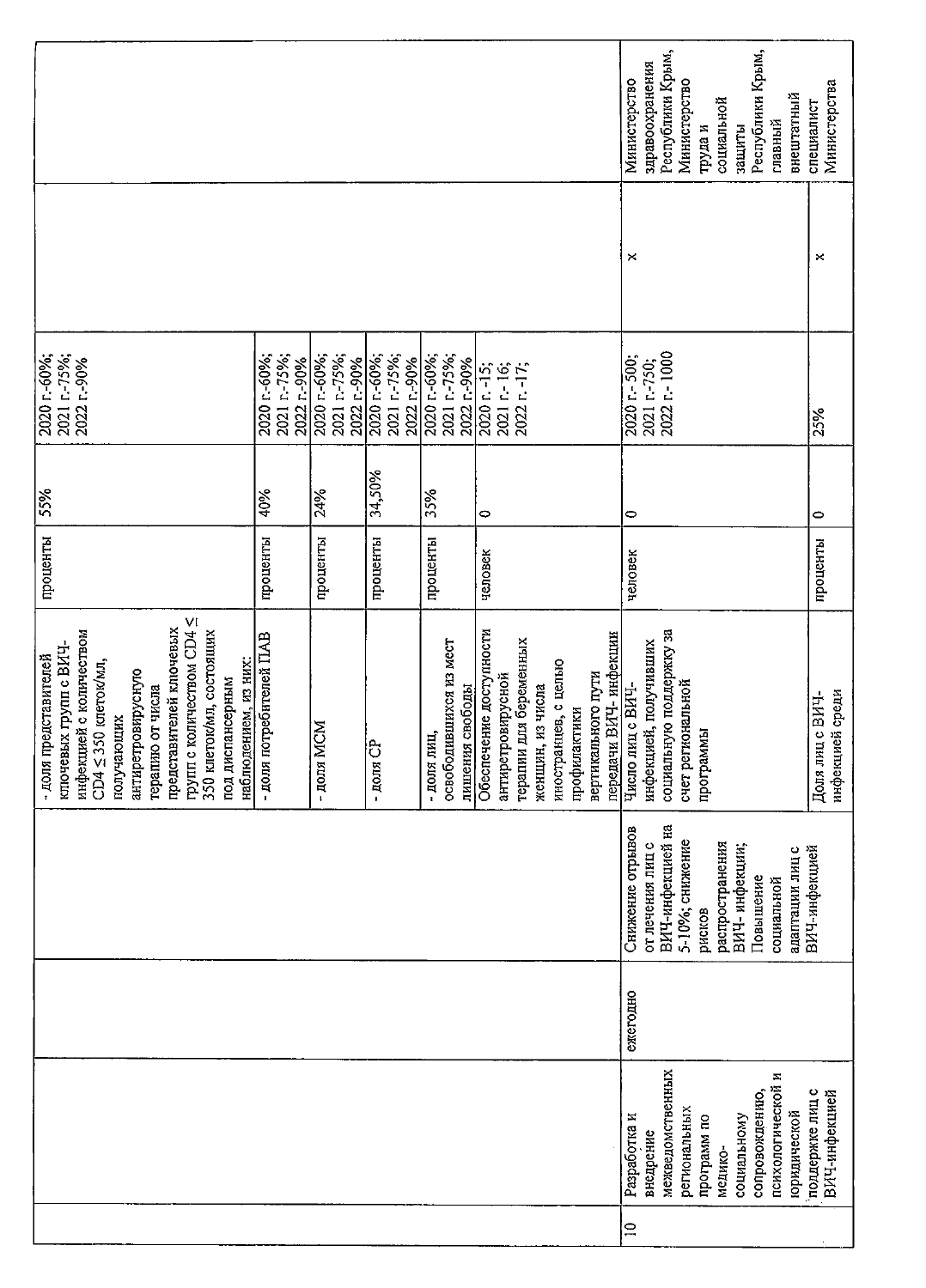| руководители MO,<br>Республики Крым<br>по профилактике<br>здравоохранения<br>и лечению ВИЧ-<br>нок, кро вод<br>"Волонтеры -<br>инфекции,<br>медики"            | Республики Крым,<br>Республики Крым,<br>Республики Крым<br>здравоохранения<br>по профилактике<br>здравоохранения<br>и лечению ВИЧ-<br>Министерство<br>Министерство<br>Министерства<br>внештатный<br>социальной<br>специалист<br>инфекции<br>главный<br>труда и<br>защиты | Республики Крым,<br>Республики Крым<br>руководители МО<br>по профилактике<br>здравоохранения<br>здравоохранения<br>и лечению ВИЧ-<br>Министерство<br>Министерства<br>внештатный<br>специалист<br>инфекции,<br>главный                                                                                 |
|----------------------------------------------------------------------------------------------------------------------------------------------------------------|--------------------------------------------------------------------------------------------------------------------------------------------------------------------------------------------------------------------------------------------------------------------------|-------------------------------------------------------------------------------------------------------------------------------------------------------------------------------------------------------------------------------------------------------------------------------------------------------|
|                                                                                                                                                                | ×                                                                                                                                                                                                                                                                        | ×                                                                                                                                                                                                                                                                                                     |
|                                                                                                                                                                | 35%                                                                                                                                                                                                                                                                      | эпидемиологи<br>До 100% по<br>показаниям<br>ческим.                                                                                                                                                                                                                                                   |
|                                                                                                                                                                | 0                                                                                                                                                                                                                                                                        | обраща<br>лись<br>ЭH                                                                                                                                                                                                                                                                                  |
|                                                                                                                                                                | человек                                                                                                                                                                                                                                                                  | проценты                                                                                                                                                                                                                                                                                              |
| представителей ключевых<br>поддержку, от лиц с ВИЧ-<br>получивших социальную<br>инфекцией, с впервые в<br>жизни установленным<br>групп населения,<br>диагнозом | инфицированных женщин,<br>региональной программы<br>получивших социальную<br>поддержку за счет<br>Число ВИЧ-                                                                                                                                                             | групп населения от общего<br>химиопрофилактику среди<br>представителей ключевых<br>числа лиц, подвергшихся<br>подвергшихся<br>инфекцией, получивших<br>инфекцией за отчетный<br>риску заражения ВИЧ-<br>риску заражения ВИЧ-<br>превентивную<br>Доля лиц,<br>период                                   |
|                                                                                                                                                                | ответственности за<br>здоровье ребенка<br>родительской<br>Укрепление                                                                                                                                                                                                     | антиретровирусной<br>ВИЧ-инфекцией;<br>риску заражения<br>химиопрофилак-<br>Снижение числа<br>риску заражения<br>ВИЧ-инфекцией<br>ВИЧ-инфекции<br>подвергшимся<br>новых случаев<br>подвергшихся<br>превентивной<br>доступности<br>Повышение<br>тики лицам,<br>терапии для<br>проведения<br>среди лиц, |
|                                                                                                                                                                | ежегодно                                                                                                                                                                                                                                                                 | ежегодно                                                                                                                                                                                                                                                                                              |
|                                                                                                                                                                | рожденным от них<br>инфицированным<br>поддержки ВИЧ-<br>Разработка мер<br>женщинам и<br>социальной<br>детям                                                                                                                                                              | химиопрофилакти<br>риску заражения<br>ВИЧ-инфекцией<br>ключевых групп<br>представителей<br>подвергшимся<br>превентивной<br>Проведение<br>ки лицам,<br>среди                                                                                                                                           |
|                                                                                                                                                                | $\Xi$                                                                                                                                                                                                                                                                    | $\overline{c}$                                                                                                                                                                                                                                                                                        |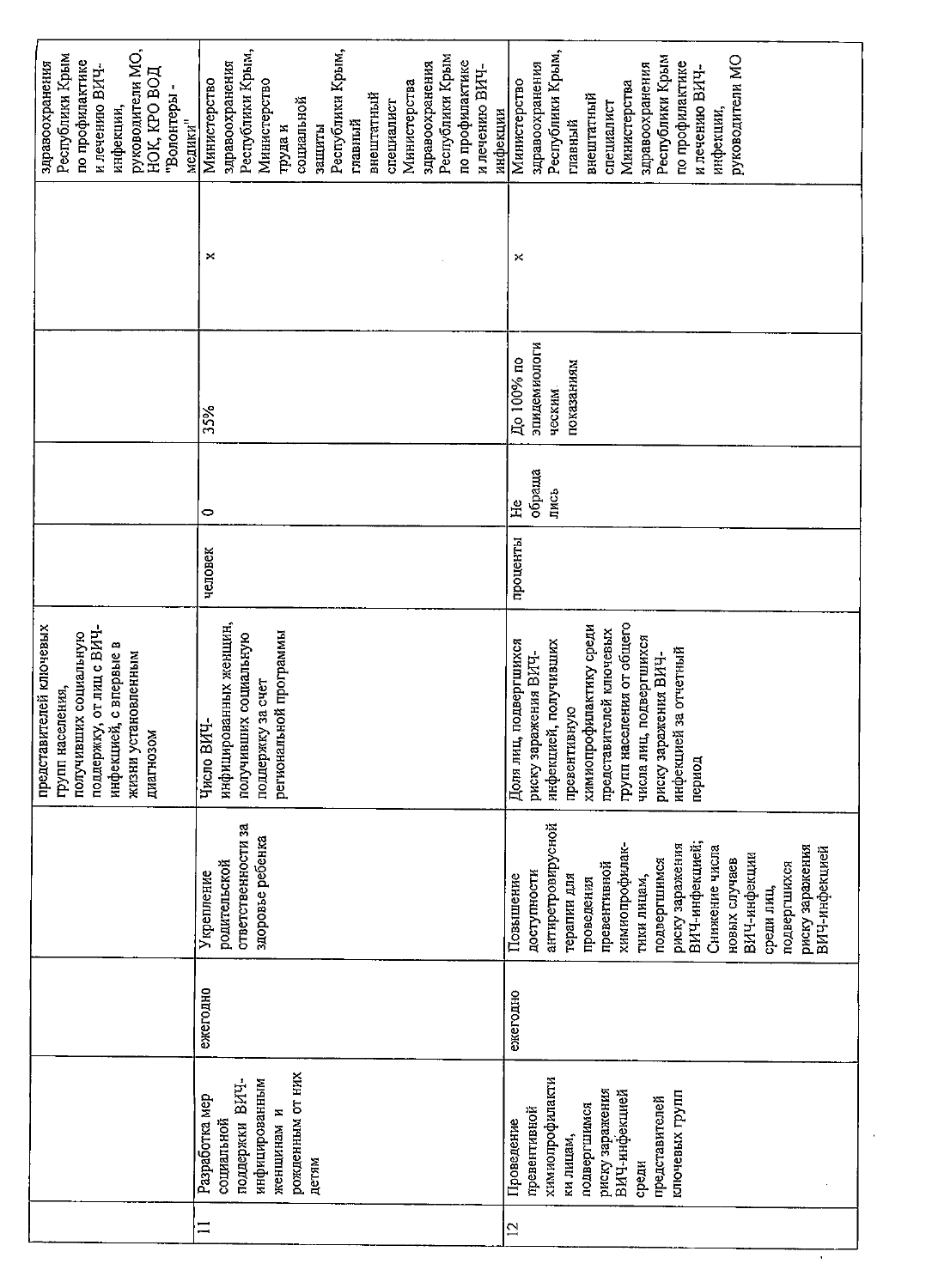| Республики Крым,<br>Республики Крым,<br>Республики Крым,<br>науки и молодежи<br>руководители МО,<br>Республики Крым<br>связи Республики<br>по профилактике<br>здравоохранения<br>здравоохранения<br>и лечению ВИЧ-<br>Крым, СО НКО,<br>Министерство<br>информации и<br>Министерство<br>Министерства<br>Министерство<br>Министерство<br>образования,                                                               | Республики Крым,<br>Республики Крым<br>здравоохранения<br>здравоохранения<br>Министерство<br>Министерства                                                                                | по профилактике<br>и лечению ВИЧ-              |
|-------------------------------------------------------------------------------------------------------------------------------------------------------------------------------------------------------------------------------------------------------------------------------------------------------------------------------------------------------------------------------------------------------------------|------------------------------------------------------------------------------------------------------------------------------------------------------------------------------------------|------------------------------------------------|
| внештатный<br>«Волонтеры<br>социальной<br>внутренней<br>специалист<br>инфекции,<br>политики,<br><b>KPO BOJI</b><br>главный<br>медики»<br>пруда и<br>защиты                                                                                                                                                                                                                                                        | внештатный<br>специалист<br>главный                                                                                                                                                      | инфекции,                                      |
| ×                                                                                                                                                                                                                                                                                                                                                                                                                 | $\approx$                                                                                                                                                                                |                                                |
| 90%                                                                                                                                                                                                                                                                                                                                                                                                               | 2020 r-11000;<br>2021 r-11200;<br>2022 r-11300                                                                                                                                           | 2020 r.- 6500;<br>2021 r.-7000;<br>2022 r-7500 |
| 85%                                                                                                                                                                                                                                                                                                                                                                                                               | 10521                                                                                                                                                                                    | 6367                                           |
| проценты                                                                                                                                                                                                                                                                                                                                                                                                          | человек                                                                                                                                                                                  | человек                                        |
| ассоциированных с ней<br>населения по вопросам<br>заболеваний, а также о<br>информированности<br>просветительской<br>ВИЧ-инфекции и<br>информационно-<br>реапизованной<br>кампании<br>Уровень                                                                                                                                                                                                                     | вопросам ВИЧ-инфекции и<br>коллективов, охваченных<br>обследованием на ВИЧ-<br>просветительскими<br>мероприятиями по<br>инфекцию, из них:<br>организованных<br>Число лиц из<br>санитарно | - на рабочих местах                            |
| информированности<br>ассоциированных с<br>Повышение уровня<br>заражения вирусом<br>с ней заболеваний;<br>ВИЧ-инфекцию и<br>ассоциированных<br>ней заболеваний;<br>иммунодефицита<br>обследования на<br>обратившихся в<br>вопросам ВИЧ-<br>населения по<br>добровольного<br>организации с<br>рискованного<br>медицинские<br>поведения в<br>инфекции и<br>отношении<br>Рост числа<br>изменение<br>человека<br>целью | информированности<br>Повышение уровня<br>ассоциированных с<br>ней заболеваний;<br>организованных<br>коллективов по<br>вопросам ВИЧ-<br>инфекции и<br>лиц из                              | обратившихся в<br>МО с целью<br>Рост числа     |
| ежегодно                                                                                                                                                                                                                                                                                                                                                                                                          | ежегодно                                                                                                                                                                                 |                                                |
| с ней заболеваний<br>просветительской<br>ассоциированных<br>информационно-<br>вопросам ВИЧ-<br>кампании по<br>Проведение<br>инфекции и                                                                                                                                                                                                                                                                            | организованных<br>ВИЧ-инфекции<br>профилактики<br>коллективов<br>Проведение<br>среди                                                                                                     |                                                |
| $\mathbf{C}$                                                                                                                                                                                                                                                                                                                                                                                                      | $\vec{A}$                                                                                                                                                                                |                                                |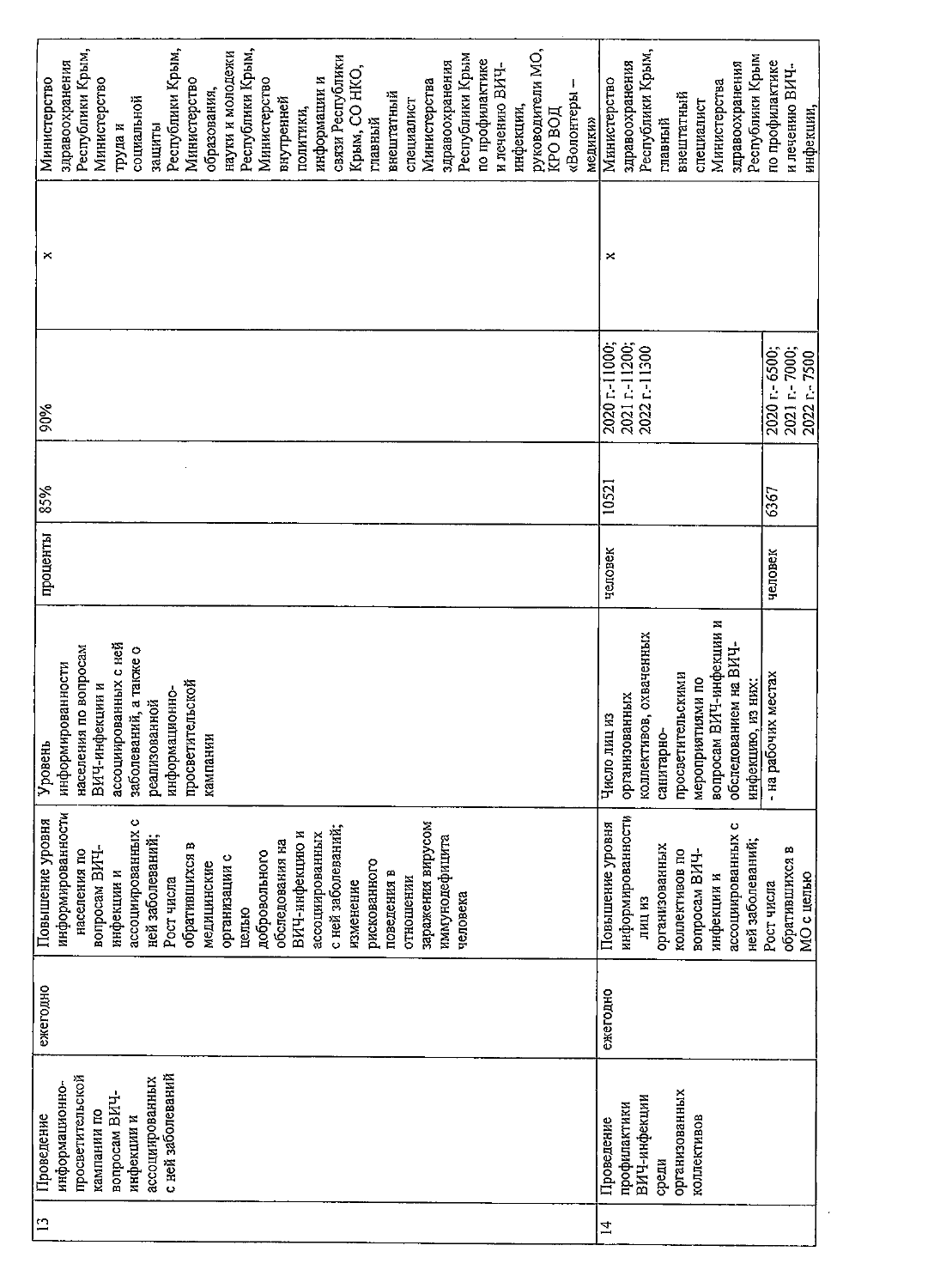| руководители МО,<br>"Волонтеры -<br><b>KGO BOIL</b><br>медики"                                       |                                                | Республики Крым,<br>руководители МО<br>Республики Крым<br>по профилактике<br>здравоохранения<br>здравоохранения<br>и лечению ВИЧ-<br>Министерство<br>Министерства<br>внештатный<br>специалист<br>инфекции,<br>главный                                                                                                                                                        |
|------------------------------------------------------------------------------------------------------|------------------------------------------------|------------------------------------------------------------------------------------------------------------------------------------------------------------------------------------------------------------------------------------------------------------------------------------------------------------------------------------------------------------------------------|
|                                                                                                      |                                                | ×                                                                                                                                                                                                                                                                                                                                                                            |
| 2020 r. - 2500,<br>2021 r.-2700;<br>2022 r-3000                                                      | 2021 r.-2000;<br>2020 r.-1900;<br>2022 r.-2100 | 2021 r.-5800;<br>2022 r.-6500<br>2020 r.4800;                                                                                                                                                                                                                                                                                                                                |
| $\frac{1}{2390}$                                                                                     | 1764                                           | 4873                                                                                                                                                                                                                                                                                                                                                                         |
| человек                                                                                              | человек                                        | человек                                                                                                                                                                                                                                                                                                                                                                      |
| - учащиеся школ, средних<br>специальных и высших<br>учебных заведений                                | - призывников                                  | тельскими мероприятиями<br>по вопросам наркомании<br>Число лиц, охваченных<br>санитарно-просвети-                                                                                                                                                                                                                                                                            |
| $\circ$<br>ассоциированных<br>ВИЧ-инфекцию и<br>ней заболеваний;<br>обследования на<br>добровольного |                                                | информированности<br>Повышение уровня<br>наркопотребления.<br>несовместимых с<br>повышение роли<br>ценностей, в том<br>вопросам общей<br>числе семейных,<br>нетерпимости к<br>населения по<br>Формирование<br>наркотизацией,<br>наркотических<br>традиционных<br>профилактики<br>потреблению<br>незаконному<br>грамотности<br>повышение<br>населения<br>правовой<br>средств, |
|                                                                                                      |                                                | ежегодно                                                                                                                                                                                                                                                                                                                                                                     |
|                                                                                                      |                                                | кого пространства<br>антинаркотичес<br>профилактичес<br>Формирование<br>единого<br><b>KOTO,</b>                                                                                                                                                                                                                                                                              |
|                                                                                                      |                                                | $\overline{15}$                                                                                                                                                                                                                                                                                                                                                              |

 $\ddot{\phantom{0}}$